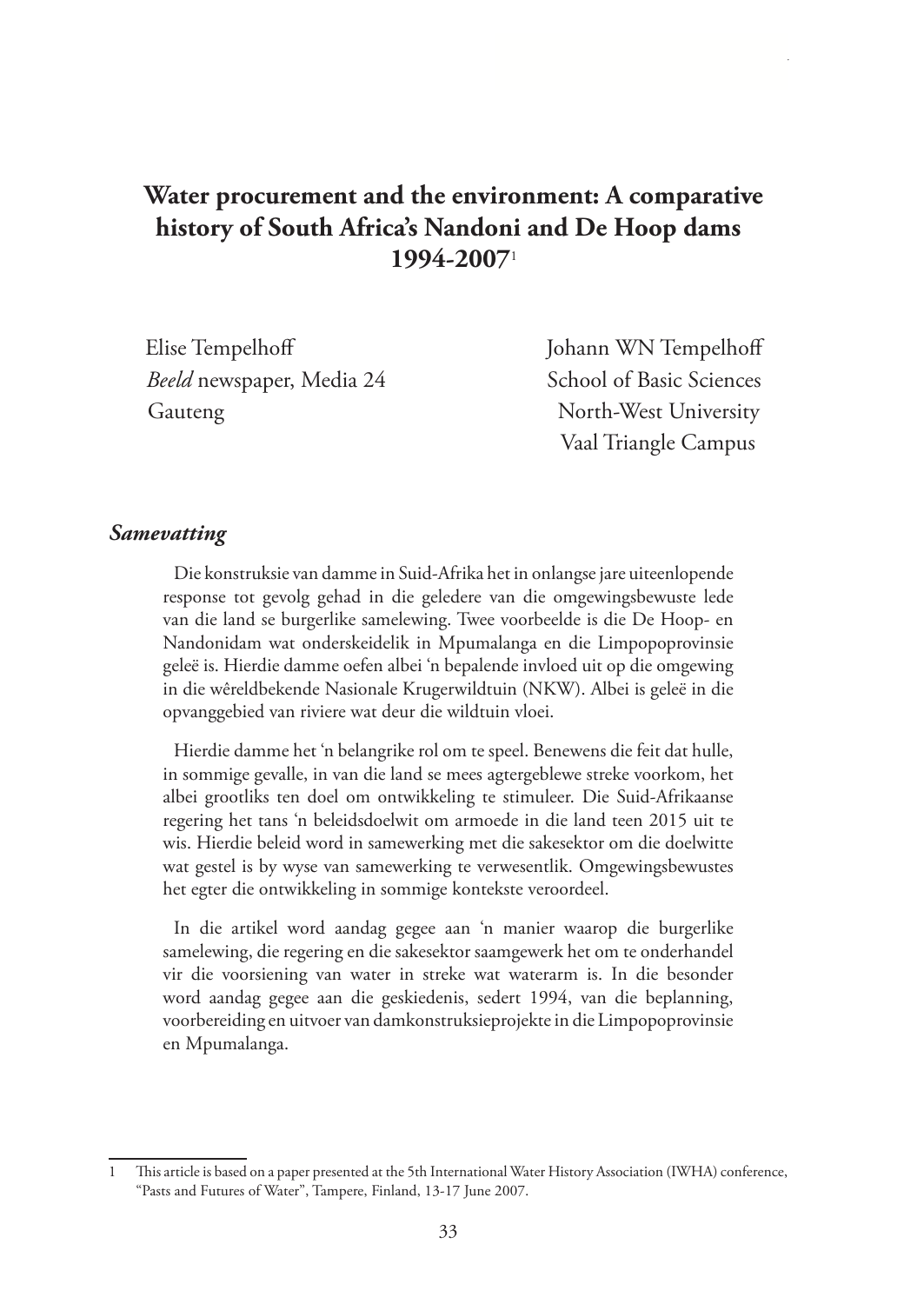#### **Introduction**

In the public sphere of governance, storage dams usually form part of the basic water supply infrastructure necessary for communities in southern Africa. These storage facilities are intended to be for the benefit of all. As is the case in all parts of the world, history informs us that in former times large dam projects were seldom planned and executed with any significant consideration being given to the local populations, directly affected by the schemes. In the first place, large dams are frequently built with the major beneficiaries located at a considerable distance from the storage site. It then happened that local communities, if they were allowed to remain resident in the proximity of the dam, seldom enjoyed direct benefits of the storage facility.<sup>2</sup> There have been a number of shifts in engineering management projects in recent years.<sup>3</sup> There is now internationally an acute sense of the need to be considerate – on humane grounds – towards people, who for example, need to be relocated at proposed dam sites. $^4$ 

Since the 1990s there has been a lively debate on the real benefits of large dams.5 More recently, the focus has shifted. There is now more sensitivity to the need for dams under conditions of development.6 Dam construction is now subject to principles of sustainable development. Considerations in this sphere also have to contend with concerns that over-development might work to the detriment of the environment. It is not far-fetched. Four<sup>7</sup> of the five largest reservoirs in the world are in Africa.8 The development syndrome can be taken too far. The biodiversity of a given environment can be compromised by favouring either industry or human settlements as the major beneficiaries. More than often the price, that is paid amounts to an unsustainable state of development. This, in turn, leads to environmental degradation. At the

<sup>2</sup> See for example O Mwangi, "Hydropolitics, ecocide and human security in Lesotho: A case study of the Lesotho Highlands water project," *Journal of Southern African Studies*, 33(1) March 007, pp. 3-17.

<sup>3</sup> E van Wyk, BW Wilgen and DJ Roux, "How well has biophysical research served the needs of water resource management? Lessons from the Sabie-Sand catchment," *South African Journal of Science*, 97, October 2001, pp. 349-356.

<sup>4</sup> C de Wet, "The experience with dams and resettlement in Africa" (World Commission on Dams: Contributing paper, prepared for Thematic Review 1.3: Displacement, resettlement, rehabilitation, reparation and development), c. 1999.

<sup>5</sup> HJ Hoag, "The damming of Africa: the spread of river basin planning in post-war Africa," JWN Tempelhoff, *African water histories: transdisciplinary discourses* (North-West University, Vanderbijlpark, 2005), pp. 171-183.

<sup>6</sup> See United Nations Environmental Programme (UNEP), *UNEP dams and development project: interim report covering the period of February 2005-May 2006* (United Nations Environmental Programme, Nairobi, 2006).

<sup>7</sup> Lake Victoria at the Owen Falls Dam, Lake Nasser on the Nile, Kariba on the Zambezi River and the Akosombo Lake on the Volta.

<sup>8</sup> UN-Water/Africa, *African water development report 2006* (United Nations Economic Commission for Africa, Addis Abeba, 2006), p. 130.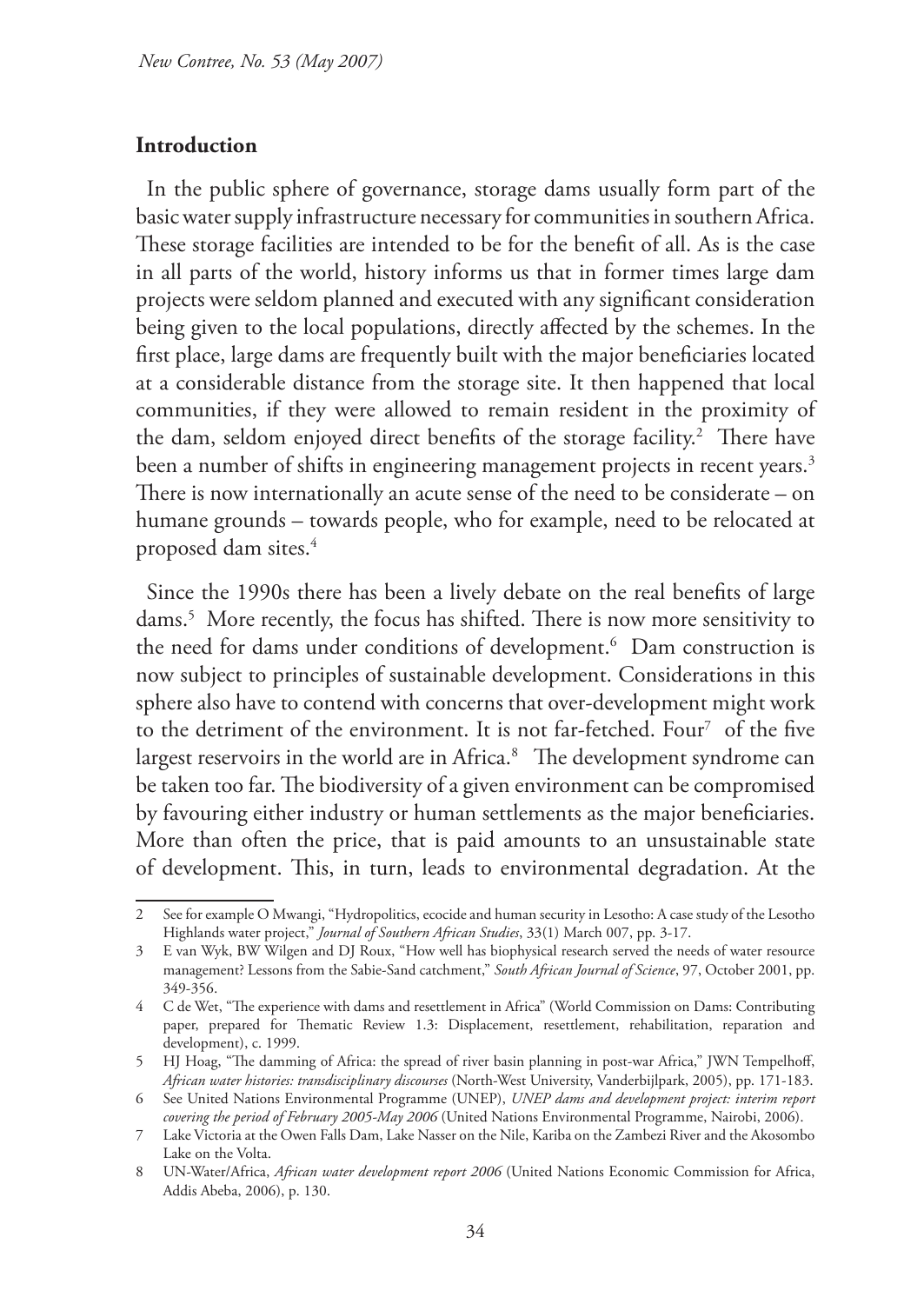same time, when the natural environment is privileged, the chances are slim of eliminating poverty and improving living standards on one of the poorest continents in the world. This dilemma is seldom solved in practice. The best strategy, to find a middle path, is usually by giving careful attention to planning and the considerate execution of development projects. There is a need for a sensitive balance in the process of interaction between humans and nature where water plays a facilitating role. If need be, constant monitoring should be an integral part of integrated water resource management (IWRM) strategies.

In this article attention is given two dam projects in South Africa – the De Hoop Dam and the Nandoni Dam. In explaining how the plans were conceived and then implemented, the intention is to point out how, over the long term, development could influence the Kruger National Park. It is suggested that the natural environment (in which the conservation of the endemic botanical and zoological heritage is a priority), stands to lose, if it is downstream of a large dam. Therefore, careful consideration needs to be given to planning and consultation with conservation authorities when rivers are used for development purposes.

#### **The De Hoop Dam project**

The South African Government considers the De Hoop Dam project in the catchment of the Olifants River in Gauteng and Mpumalanga as one of the flagships for a major development initiative.<sup>9</sup> The Accelerated and Shared Growth-South Africa (ASGISA), strategy was announced by Government in 2006. The objective is to promote growth, actively work towards the eradication of poverty, and limit unemployment by 2014. A major element of the strategy is to eliminate a backlog in the development of infrastructure in the country by creating job opportunities for the country's unemployed people.10 The De Hoop Dam project is one of the major showpieces of the strategy.

<sup>9</sup> The Presidency of the Republic of South Africa, *Accelerated and shared growth initiative – South Africa* (ASGISA), (Government of the Republic of South Africa, N.p., n.d [c. 2006]), p. 8.

<sup>10</sup> Background document to media briefing by Deputy president P Mlambo-ND Ngcuka, A catalyst for accelerated and Shared growth – South Africa (ASGISA) (available at http://www.info.gov.za/speeches/briefings/ asgibackground.pdf, pp. 4-5 as acessed on January 2007).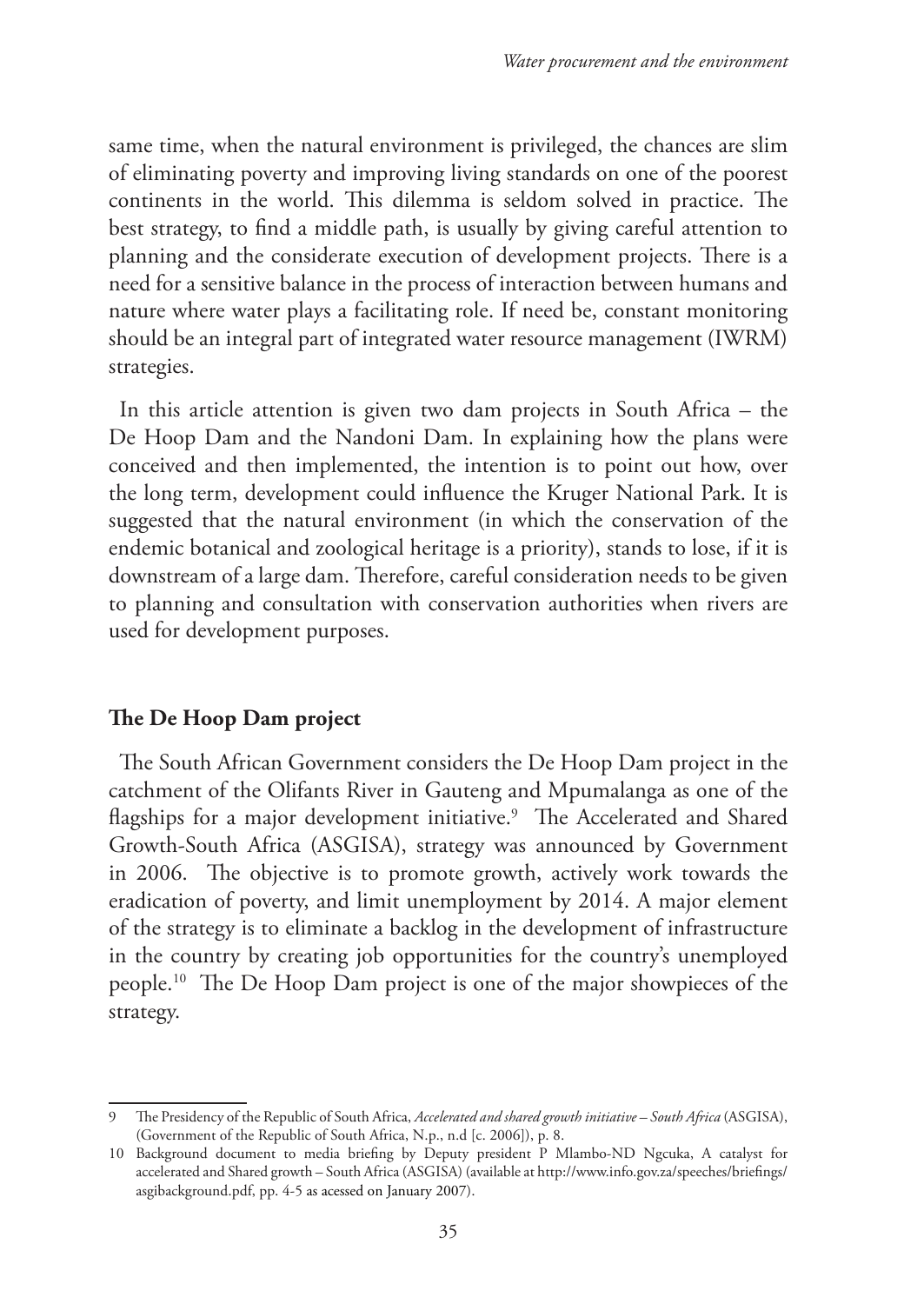It is anticipated that the De Hoop Dam would have a capacity of 347 million m3. Construction work on the dam, along with the establishment of en estimated 17 platinum mines would create substantial job opportunities for many of the 90 000 people resident in an impoverished and semi-arid Sekhukhuneland in South Africa's Limpopo Province.

At the time of the inauguration of the construction project, on 19 March 2007, Ms Lindiwe Hendricks, the Minister of the Department of Water Affairs and Forestry (DWAF), also promised that the proposed dam would provide good drinking water for the 800 000 people resident in the vicinity of the Jane Furse settlement and on the Nebo plateau.<sup>11</sup>

However, environmental organisations are less than optimistic about the prospects for the people as beneficiaries of the proposed dam scheme in the Olifants River. Non-governmental organisations (NGOs) are warning that the dam – to be built in the Steelpoort River, which is a tributary of the Olifants  $-$  is not sustainable.<sup>12</sup> Moreover, they maintain, it should have a negative impact on what was, in former times described as the 'mighty Olifants'.13 Since the mid-twentieth century, the water flow in this river has dwindled down to a mere stream. It is now (in 2007) only a few metres wide in some places.

#### *Problems and controversies*

Part of the problem is that the river runs through South Africa's premier nature reserve, the Kruger National Park. In the section of the river, running through the reserve, the water in 2005 stopped flowing for the first time in human memory for 78 days.<sup>14</sup> In March-April 2007, at the time of extraordinary drought conditions, throughout South Africa, the river once again stopped flowing. The general deterioration of the river's water supplies in the Kruger National Park forced the authorities to announce stringent water restrictions at the start of the winter of 2007.15 The severe water shortages have had

<sup>11</sup> These facts were outlined in a press release, issued by the Department of Water Affairs and Forestry (DWAF) on 5 November, 2006 at the official launch of the construction project on 19 March 2007.

<sup>12</sup> This principle has been indirectly conceded. See O van den Berg, T Bassson and HS Pieterse, "The Olifants River water resources development project", *Civil Engineering*, 14(6) June, 2006, p. 9.

<sup>13</sup> CJ Kleynhans, "Daar was 'n rivier," *Fauna & Flora*, 48, 1992, p. 4.

<sup>14</sup> Tempelhoff Collection, Correspondence, L Hopkinson (Legal advisor, SANParks, Pretoria)/M van Schalkwyk (Minister, Department of Environmental Affairs and Tourism, Pretoria), 21 November 2005, p. 6.

<sup>15</sup> Tempelhoff Collection, Email, EJ Tempelhoff/R Travers ( See also Ref. 9/2/2/-07, press release: Stringent water restrictions announced in KNP), 18 April 2007.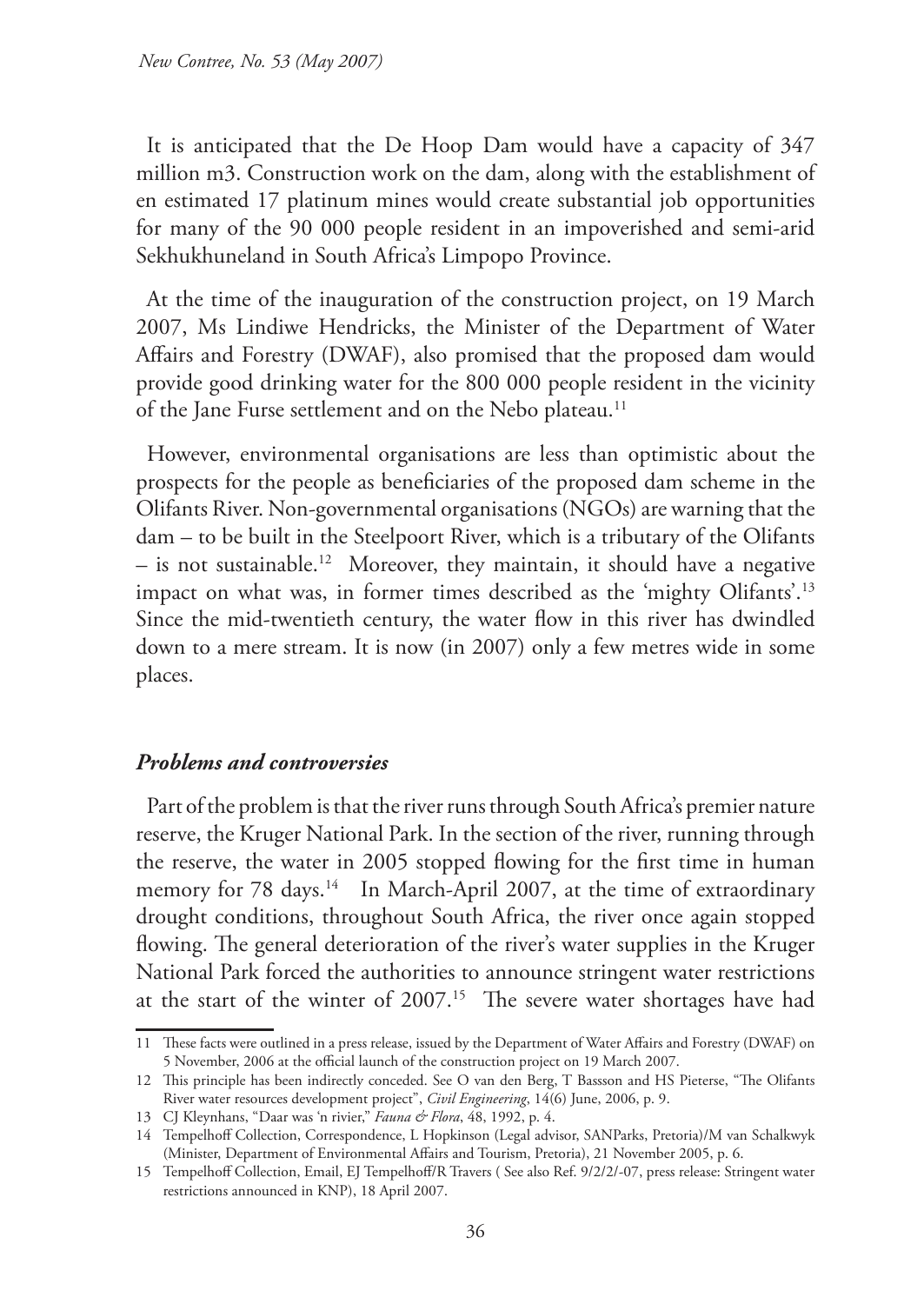a negative impact on the biodiversity of the riverine area. Widespread fish deaths have been symptomatic of the decline of the aquatic biodiversity of the Olifants River.

Ever since President Thabo Mbeki first announced the De Hoop project in 2003, it has been embroiled in controversy. In debates on the issue, the president is often quoted for having said that the dam was intended to work for the development of platinum mining and irrigation farming activities.<sup>16</sup> Little reference was made, at the time, to the 'impoverished people' who are now earmarked to benefit from this development of an estimated R4 billion. NGOs point out that only once the development was criticised, was it considered feasible to replace 'irrigation' with 'people'. The Endangered Wildlife Trust (EWT), the National Parks Support Group (NPSGT), the South African Water Caucus (SAWC) and Geasphere of Mozambique have all predicted that the proposed development would cause irreparable environmental damage.

Dr Nick King, director of the EWT has serious reservations about the manner in which the water of the De Hoop dam will reach the people. South Africa's DWAF has budgeted an amount of R3 billion for the dam project. It is the responsibility of local authorities – one of the major weak links in South Africa's current system of governance – to take the water to the people.<sup>17</sup>

Initially staff of the South African National Parks (SANParks), the Government agency responsible for managing the Kruger National Park, seriously criticised the proposed dam scheme. They even threatened to go to court, should the project go ahead.18 Then they gave in to political pressure and withdrew their opposition.<sup>19</sup> However, scientists, working in the Kruger Park, are still concerned about the likelihood of the river 'strangulating' the reserve. In economic terms, it could be very serious for the park.

Mr Jaap Kroon, DWAF's project manager of the De Hoop Dam, has given the assurance that the Government has committed itself to a strategy to preserve the ecological reserve of the water released from the Olifants River into the Kruger Park. The Government, he explained in discussions, was more than aware of the right of nature to water. Moreover, the completed dam - at

<sup>16</sup> Tempelhoff Collection, Speech, President Thabo Mbeki, at the opening of parliament, Cape Town, 14 February 2003.

<sup>17</sup> Tempelhoff Collection, Interview, JWN Tempelhoff/N King, November 2006.

<sup>18</sup> Tempelhoff Collection, Correspondence, L Hopkinson/M van Schalkwyk, 21 November 2005, p. 10.

<sup>19</sup> Tempelhoff Collection, Interview, JWN Tempelhoff / W Mkutshulwa (Spokesperson for SANParks), November 2006.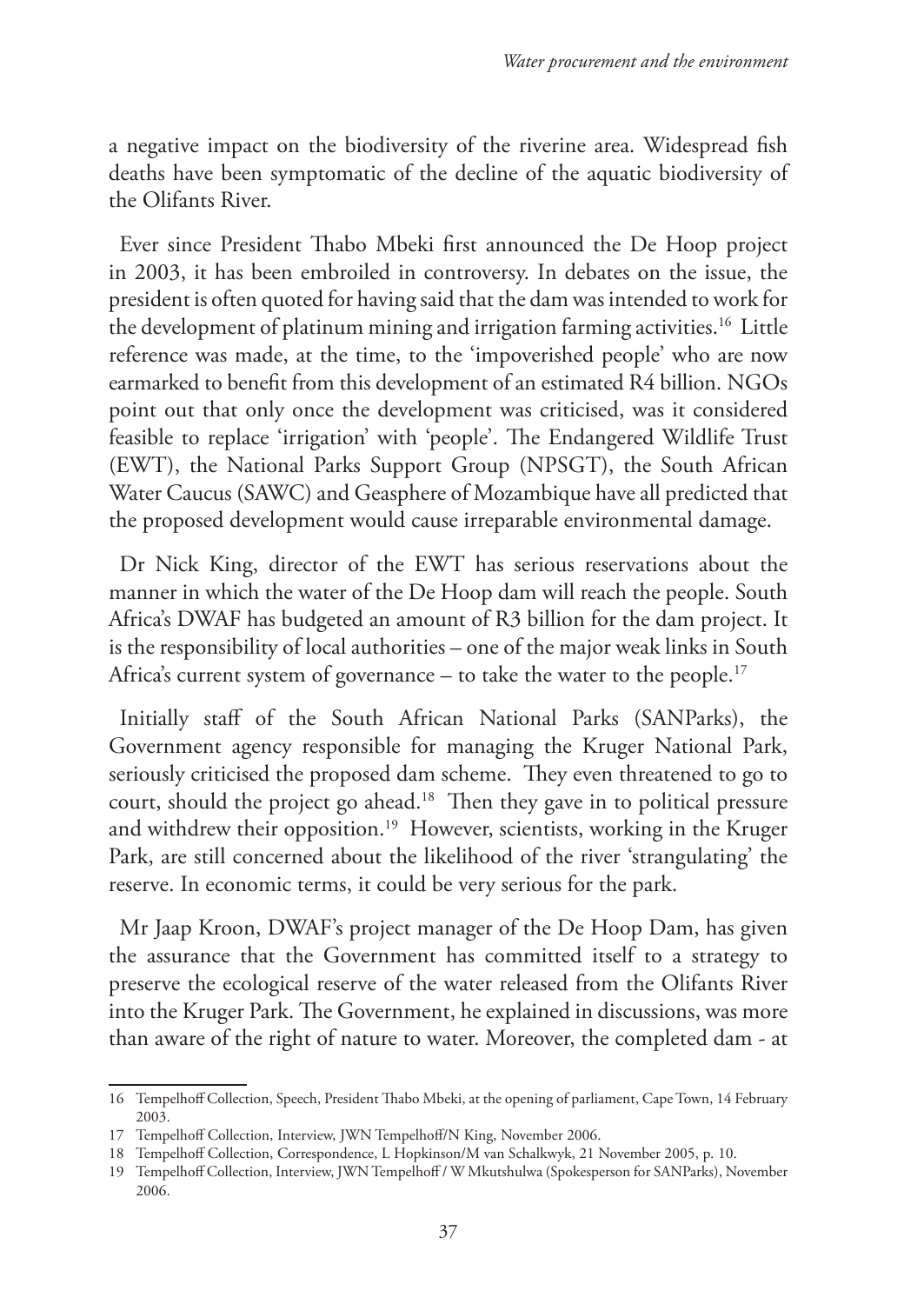the time of its completion - would be in a position to store quantities of water, available for release under drought conditions. It would be beneficial for the part of the nature reserve situated in a semi-arid region of the Mpumalanga Province.<sup>20</sup>

A serious concern has been the lack of long term data to determine the quantity of water released in the river at all times of the year. Philip Owen, the South African representative of Geasphere, an NGO operating in Mozambique, warns that if the Olifants River stops running it could be responsible for political tensions between South Africa and its neighbouring state. Mozambique's Massingir Dam has already reached a point in time when the dam is hardly able to fill up completely.<sup>21</sup>

Experts who had studied the documents of appeal submitted by the NGOs, at the request of the Department of Environmental Affairs and Tourism (DEAT), Minister Marthinus van Schalkwyk, have pointed out that the Government did not have proper deliberations with its Mozambican counterpart.<sup>22</sup>

### *When the past exposes the present*

Dr Cornelius Ruiters, deputy director general of the infrastructure for national water resources, has admitted that the Olifants River system is at present one of the country's most stressed areas.<sup>23</sup> This is an issue that comes a long way. In 1992 Dr Neels Kleynhans, currently at the Institute for Water Quality Studies at DWAF noted:

Met inagneming van al sy probleme is die Olifantsrivierstelsel seker een van die beste voorbeelde, indien nie die beste nie, van 'n opvanggebied wat gebruik, verbruik en amper opgebruik is.

[Translation: Given all its problems the Olifants River system is perhaps one of the best examples – if not the best – of a river catchment that has been used, consumed and almost depleted.]<sup>24</sup>

<sup>20</sup> Tempelhoff Collection, Interview, JWN Tempelhoff/J Kroon (DWAF), 11 May 2006.

<sup>21</sup> Tempelhoff Collection, Interview, JWN Tempelhoff/P Owen (Geasphere), March 2006.

<sup>22</sup> Tempelhoff Collection, Evaluation of the supporting documentation as well as the appeals received against the record of decision. See Ref.12/12/20/553 De Hoopdam, issued by the DWAF for the Olifants River Water Resources Development Project, De Hoopdam: An evaluation document (as compiled by M Seaman,University of the Free State) and C Bruwer (EnviroAfrica, Onrusrivier), September 2006.

<sup>23</sup> Tempelhoff Collection, Interview, EJ Tempelhoff/C Ruiters, November 2006 (Breakfast meeting).

<sup>24</sup> CJ Kleynhans, "Daar was 'n rivier", *Fauna & Flora*, 48, 1992, p. 5.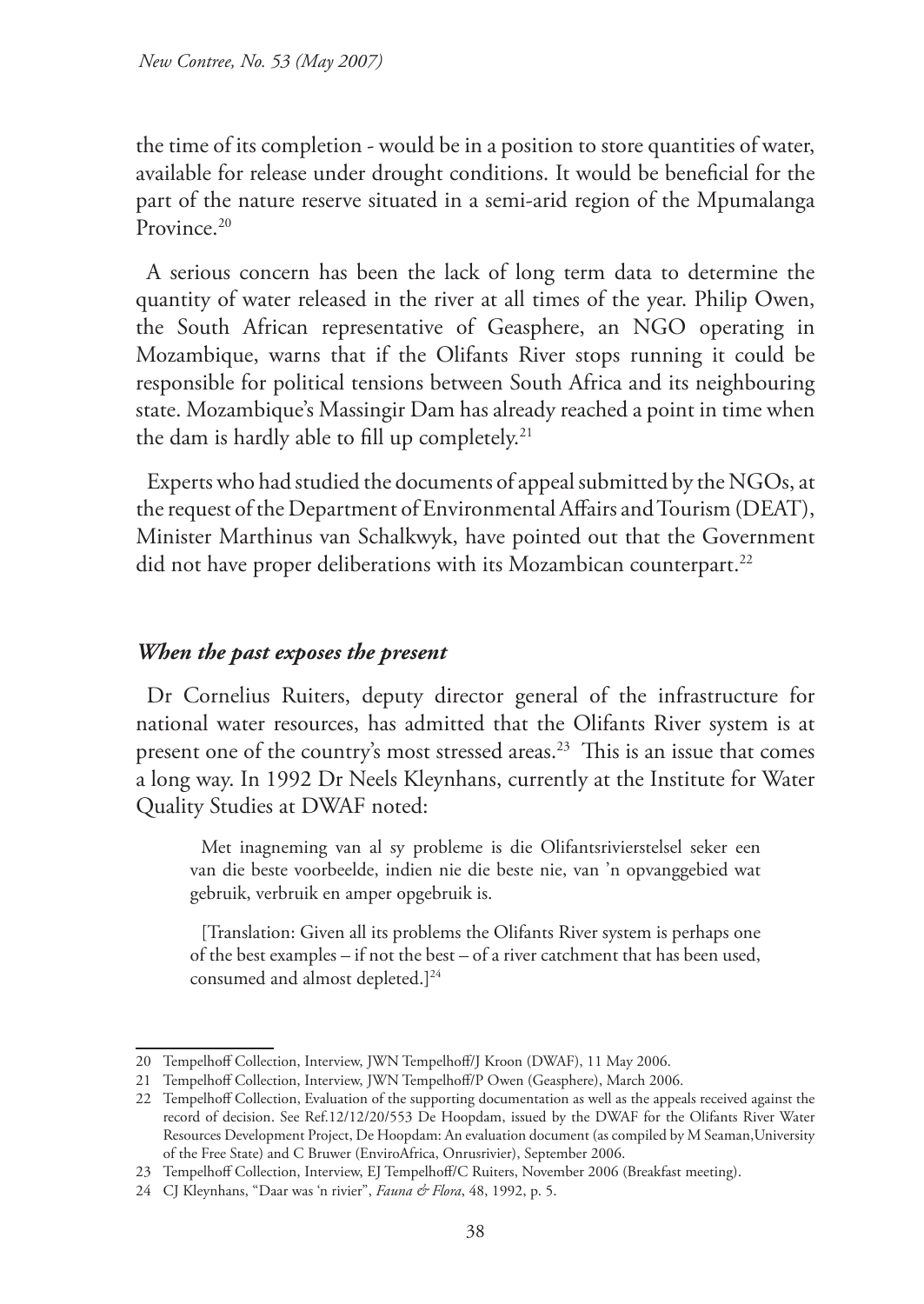At the same time Ruiters asked how it could have happened that that a river system, considered at one time as being one of the jewels of the country to be damaged to the extent that disheartened inhabitants of the region had started harbouring feelings of dejection about it.<sup>25</sup> Kleynhans, along with other scientists, point to the fact that several decades of coal mining activities have destroyed the dynamic ecosystem of the river.<sup>26</sup> It all started at the turn of the twentieth century when the town of Witbank and its rural hinterland on the grass- and wetlands of the Highveld became localities for intensive coal mining activities. Currently Witbank is one of the major burgeoning urban centres of Mpumalanga Province.27 These activities have had a disastrous effect on the Olifants River.28

The farming industry has also been responsible for near-disastrous change in the catchment. There are, at present more than 300 dams, 2400 farm dams and weirs, as well as 9800 boreholes in the river system.<sup>29</sup> Many of these sources have dried up  $-$  as is the case of the source that has, for many years, supplied water to the farming town and settlement of Ohrigstad in Mpumalanga. Local residents now have to rely on a borehole that is still operating on the land of a local farmer. The Olifants River system, it is estimated, is currently used about 20 per cent above its capacity.<sup>30</sup>

#### *The views of stakeholders*

DWAF maintains that the De Hoop Dam is the only solution to the anticipated future water shortages in the catchment area. If Government refrains from taking any initiatives now, annual water shortages could increase

<sup>25</sup> CJ Kleynhans, "Daar was 'n rivier", *Fauna & Flora*, 48, 1992, pp. 4-8.

<sup>26</sup> The whole issue of *Fauna & Flora*, 48, 1992, was dedicated to the Olifants River. Other articles included GR Batchelor, "Die Olifantsrivier," pp. 1-3; J Engelbrecht, pp. 9-14; J Engelbrecht, "Suur reën en suur fonteine," pp. 15-21; GR Bachelor, "Van dam tot dam," pp. 22-29; WH Tarboton, "Van Calais tot Dover," pp. 30 – 32.

<sup>27</sup> See S Schirmer, "Mpumalanga's economic heritage: enterprise and exploitation in the 20th century," P Delius (ed.), *"Mpumalanga: reclaiming the past, defining the future"* (Manuscript of research report for the Mpumalanga Government, Johannesburg 2006), pp. 189, 192-194.

<sup>28</sup> See PJ Botes and JF van Staden, "Investigation of trace element mobility in river sediments using ICP-OES," *Water SA*, 31(2), April 2005, pp. 183-191; FG Bell, TFJ Halbich and SET Bullock, "The effect of acid mine drainage from an old mine in the Witbank coalfield, South Africa", *Quarterly Journal of Engineering Geology and Hydrogeology*, 35(3) 2002, pp. 265-278; L Coetzee, HH du Preez and JHJ van Vuren, "Metal concentrations in *Claria Gariepinus* and *Labeo Umbratus* from the Olifants and Klein Olifants River, Mpumalanga, South Africa: Zinc, copper, manganese, lead, chromium, nickel, aluminium and iron", *Water SA*, 28(4), October 2002, pp. 433-448.

<sup>29</sup> Tempelhoff Collection, Email, EcoRisk, SA Pty Ltd, "De Hoop Dam in relation to the proposed Richmond dam," pp. 1, 3 December 2006.

<sup>30</sup> Tempelhoff Collection, Interview, EJ Tempelhoff/N King (CEO, Endangered Wildlife Trust), February 2006.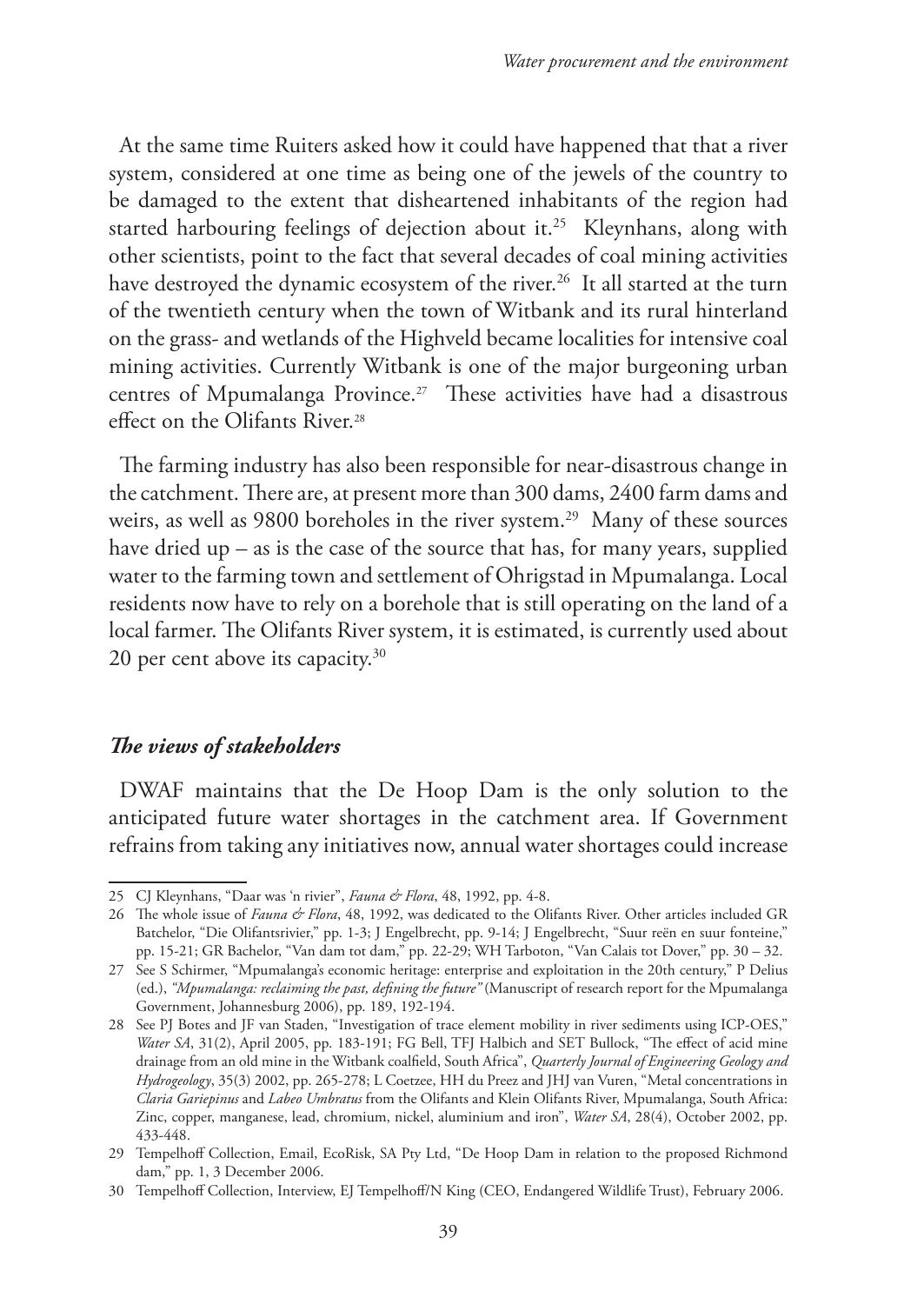to an estimated 120 million m3 by 2020.<sup>31</sup>

DEAT'S representatives pointed out major weakness of the proposed scheme. It was approved in isolation, without prior investigations to determine if the Olifants River could carry yet another large dam. Furthermore, the potential of pollution from the new platinum mines received insufficient attention. This could directly affect the Kruger National Park.<sup>32</sup>

Simon Tebele, spokesperson for AngloPlatinum, one of the mining companies in the region, is confident that this poses no threat. The mines would be recycling their water.<sup>33</sup>

NGOs remain concerned that the Government have not discounted all the proposed mining activities in its planning for the region. It implies that sustainable development is shifted to the backburner in favour of short-term economic growth. There is, among them, consensus that the Government has been over hasty in accepting the environmental impact assessment study. They claim it is because the mining companies put pressure on the Government.

Government argues that the mining operations, in the eastern parts of the Steelpoort area of the Bushveld have an estimated life expectancy of 100 years. This creates a serious environmental problem because the De Hoop Dam should slick up with deposits within a few decades. It is questionable who the beneficiaries of the dam scheme would be then.

At the time of giving the Government's approval of the project in October 2006, DEAT acknowledged that the issue was complex. Minister Van Schalkwyk explained that the Government had serious reservations about the potentially destructive impact of De Hoop on the environment. Simultaneous with the Government's approval, instructions were given to ensure that a total strategic appraisal be done on the Olifants River system.<sup>34</sup> This clearly was a final attempt at determining the environmental impact of the dam on the whole system.

<sup>31</sup> Department of Water Affairs and Forestry (DWAF), Olifants River, water resources development project (ORWRDP), Discussion information pack (DWAF, Pretoria, 2006), p. 7.

<sup>32</sup> Tempelhoff Collection, "Appeal response on questionnaire, issued by the minister of the DWAF", 26 February 2006.

<sup>33</sup> Tempelhoff Collection, Interview, EJ Tempelhoff/S Tebele (AngloPlatinum), February 2006.

<sup>34</sup> DEAT, Revised Record of Decision for the Olifants River water Resources Development Project, October 2006.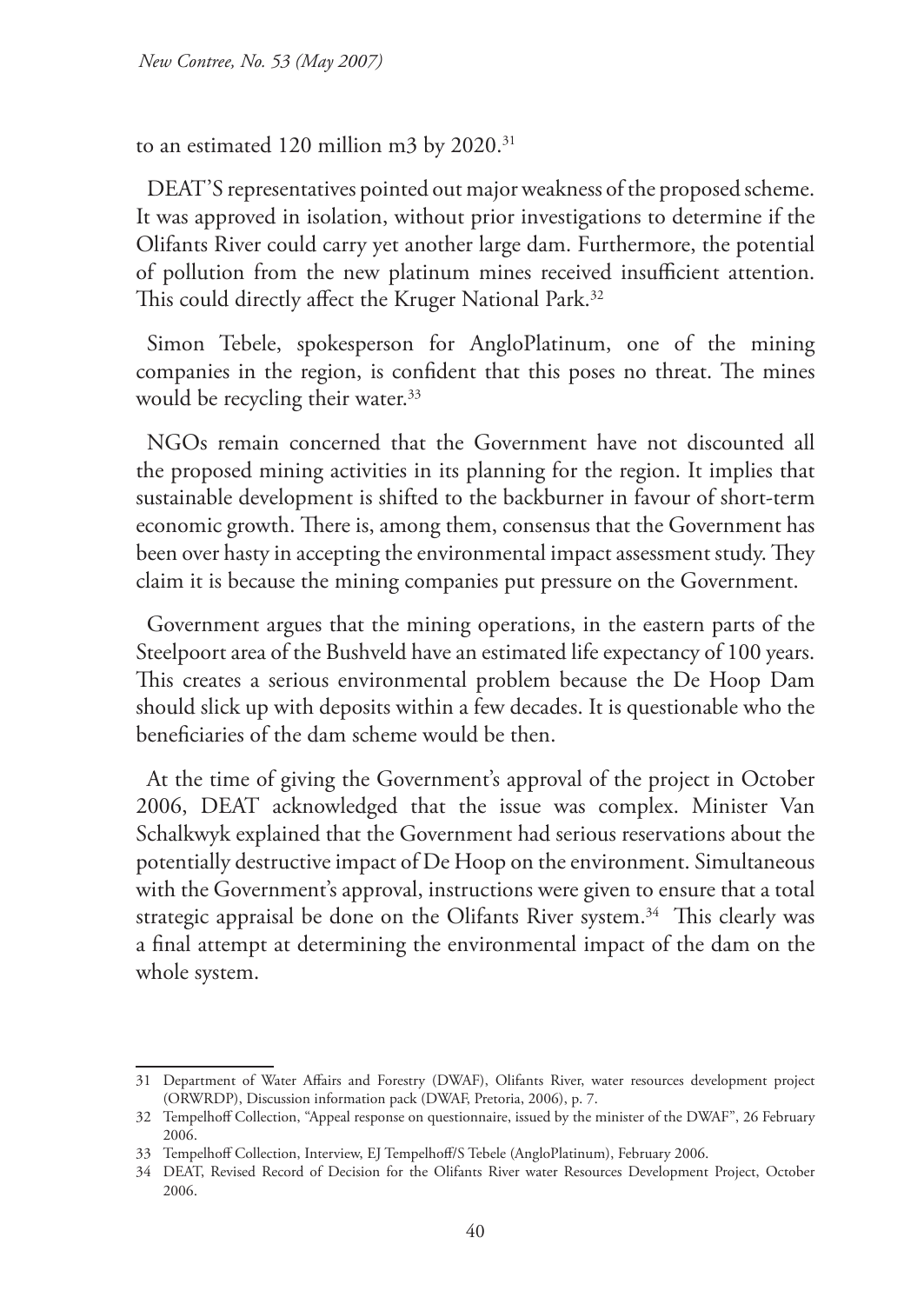Meanwhile AngloPlatinum has started with an environmental impact assessment for the construction of the Richmond Dam in the Klein-Dwarsrivier, a branch of the Steelpoort River.<sup>35</sup> The dam was originally planned as an alternative and temporary measure for the mining company's water requirements, in case the De Hoop project was shelved. Currently, despite the approval of the De Hoop project, it seems as if the Richmond project is also continuing. An aggravated King criticised the proposed dam. It was, he said:

 the way in which things usually happened on the Olifants River. One dam is approved in a one-eyed manner and shortly afterwards another one is built.

At first DWAF officials refrained from acknowledging that the Richmond Dam was in the pipeline. Later they explained that they had heard of the project.<sup>36</sup> No applications were submitted to the Department for the construction of the dam. NGOs fear that if the Richmond dam is approved it would be a death sentence for the Olifants River.37

There have been a number of hold-ups in the construction project. Work was scheduled to start on 1 April 2006. Because of protests by NGOs, work on the reconstruction of the R555 route, through parts of the proposed dam site, could only hopefully start in 2007.<sup>38</sup>

#### *At last. Dam building commence*

The dam is being built in the Steelpoort River between the towns of Roossenekal and Steelpoort. The mining companies will share the water with local residents in the Limpopo Province.<sup>39</sup> As a first phase in the development the wall of the Flag Boshielo Dam (formerly the Arabie Dam) was lifted by 5 metres. $40$ 

No water of the De Hoop dam will be used for irrigation purposes. As a part of the Government's revised management plan for the Olifants River, water

<sup>35</sup> Tempelhoff Collection, Email, JE Tempelhoff /S Tebele, 26 November 2006.

<sup>36</sup> Tempelhoff Collection, Interview, JE Tempelhoff/ J Kroon (DWAF), November 2006.

<sup>37</sup> Tempelhoff Collection, Interview, JE Tempelhoff/N King, (EWT), November 2006.

<sup>38</sup> Tempelhoff Collection, Interviews, DWAF, April 2007.

<sup>39</sup> Tempelhoff Collection, DWAF, Olifants River water resources development project (ORWRDP), Discussion information pack (DWAF, Pretoria, 5 November 2006).

<sup>40</sup> DWAF, Olifants River water resources development project (ORWRDP), Discussion information pack (DWAF, Pretoria, 2006); (Fact sheet, February 2006), p. 1.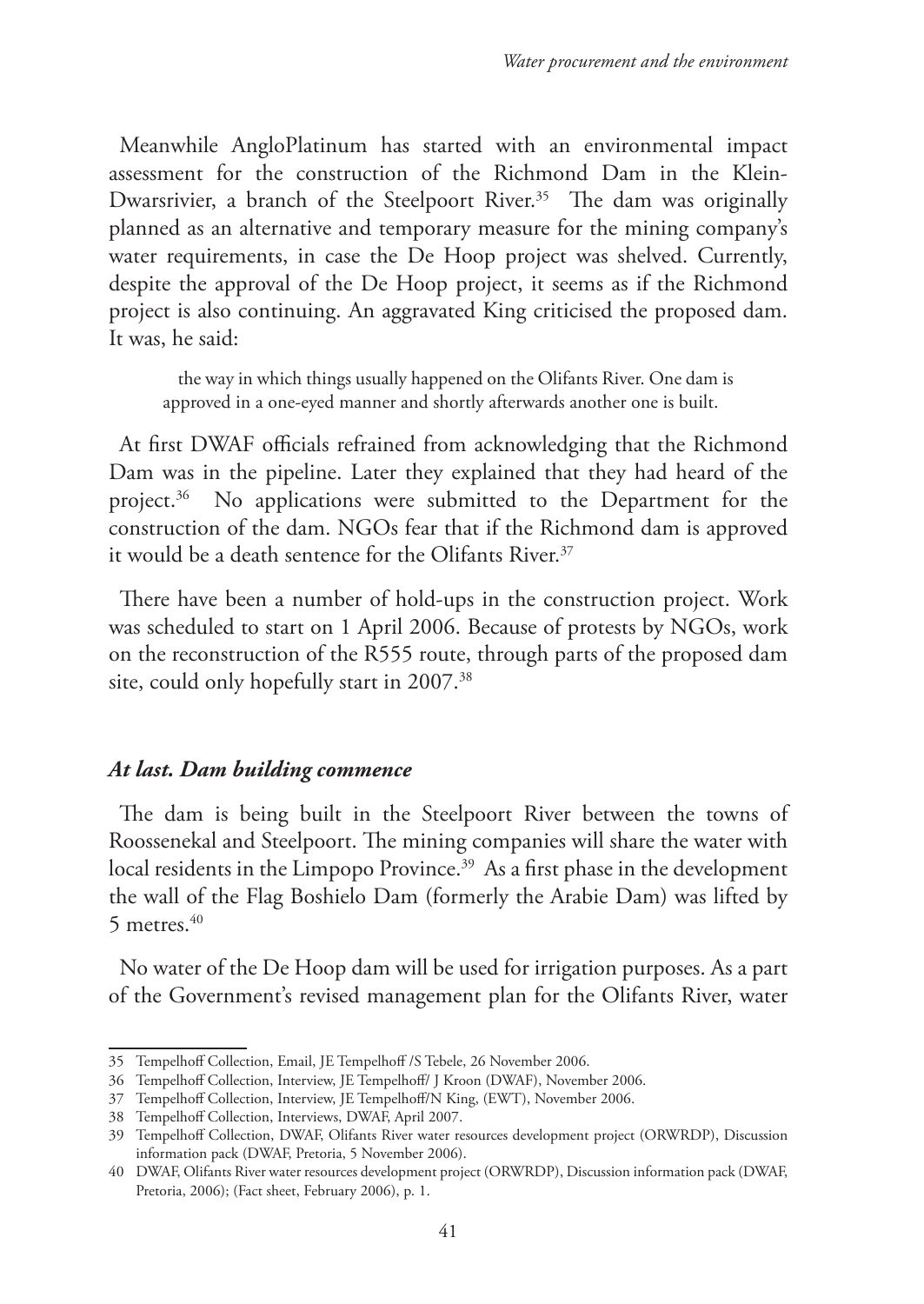licenses previously granted to local farmers, will all be subject to revision. Irrigation currently uses some 75 per cent of the river's water. De Hoop's water will go to platinum mines in Mokopane (formerly Potgietersrust).<sup>41</sup>

The Government has set aside an amount of R40 million for the expropriation of 20 farms that will be flooded on the site of the proposed dam. Deliberations are also currently at the order of the day with a number of land claimants in the region, who, in the framework of South Africa's land reform and restitution programme have laid claim to large portions of the region.<sup>42</sup>

The dam will cover a surface area of 1690ha and 295 endemic plant species will be jeopardised in the process. Five of the species, in the Sekhukhuneland region, are on the endangered red data list. Some 50 000 tonnes of plant material will disappear under the water. DWAF officials have offered to relocate plants to the eastern parts of the dam site.<sup>43</sup> Experts do not consider this feasible.

It will take about four years for the dam to fill up. It should be completed by 2010 and is expected to be in use for the anticipated 100 years in which platinum will be mined in the area. The EIA report suggests that the dam should have a positive effect on the local fish life and it would also attract birdlife. A number of gravesites will have to be relocated. A total of 109 archaeological sites, dating back to the Stone Age and Iron Age, will vanish to the bottom of the dam.<sup>44</sup> It is uncertain what criteria would be applied in selecting sites for excavation and relocation. Little information has been disclosed on the nature of the potential research to be conducted in the area.

One advantage of De Hoop is that it is not the largest dam in the Olifants River. The Loskop Dam, situated in the Klein Olifants River, stores 1 million m3 more.<sup>45</sup> Still, there is a sense of concern that the De Hoop project was been launched with unnecessary haste and insufficient stakeholder participation. The dire consequences of past some dam projects in Africa are evident from some recent case studies.<sup>46</sup>

<sup>41</sup> DWAF, Working Document, 11 May 2006.

<sup>42</sup> Tempelhoff Collection, Interview, *Beeld*, November 2006.

<sup>43</sup> DWAF, Working Document, Nandoni Dam Project, 11 May 2006.

<sup>44</sup> DWAF, Olifants River Water Resources Development Project, EIA, (2006), p. 144.

<sup>45</sup> DWAF, Olifants River Water Resources Development Project, Discussion Information Pack, 11May 2006.

<sup>46</sup> H Hoag, "The politics of damming in postcolonial Africa: a re-examination of Ghana's Volta River Project" (Paper, IWHA biennial conference Tampere University, Finland, June 2007); A Daimon, "'The Mazwikadei Dam as an axis of lifge': the hydropolitics of dam construction, human survival and economic development in post-independent Zimbabwe" (Paper, IWHA biennial conference Tampere University, Finland, June 2007).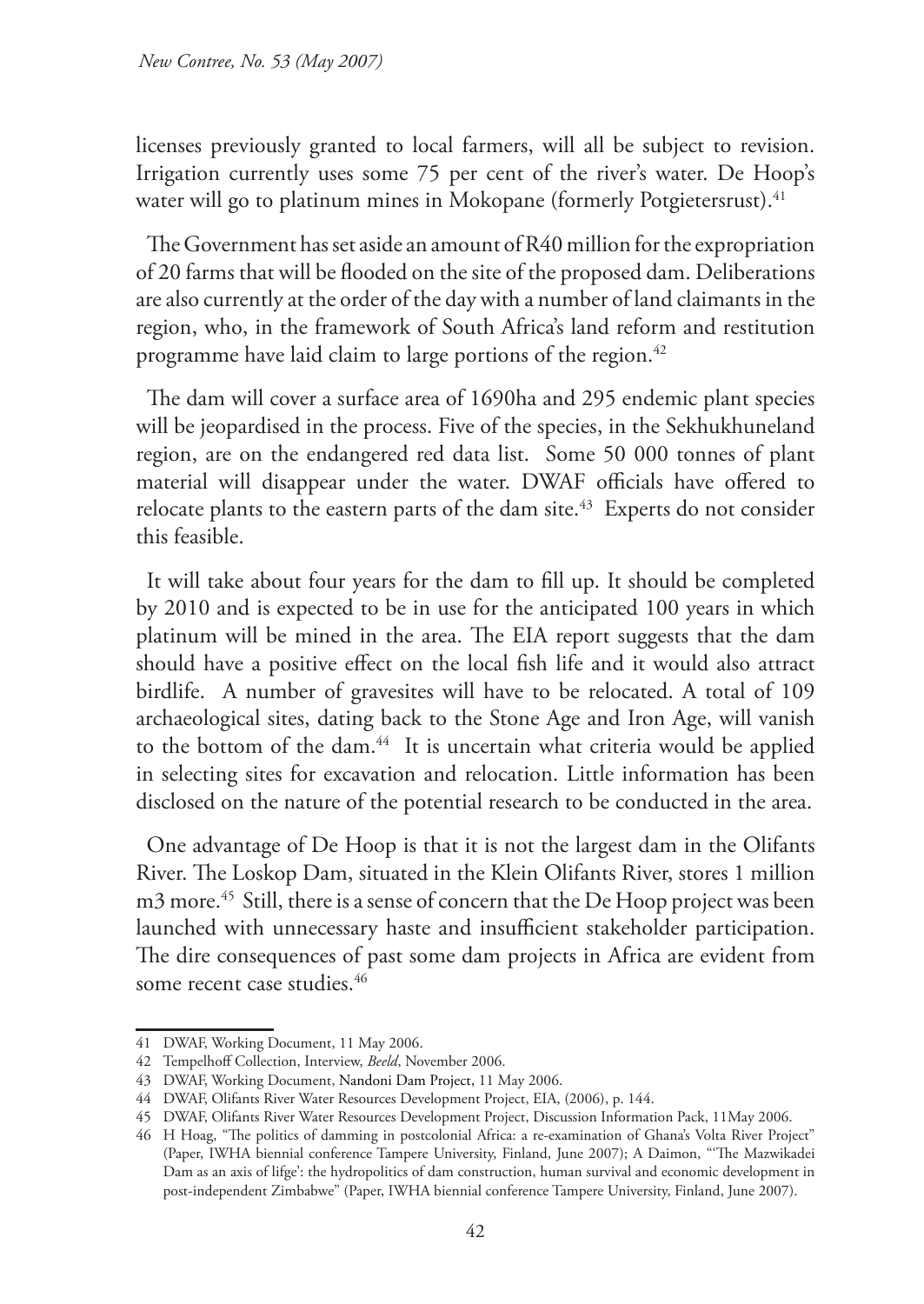We now turn to another dam project that was completed in 2006. In many respects it can be considered to be a worthy example for the proposed De Hoop project.

#### **The Nandoni Dam project: Another type of dam**

Planning for a dam in the Luvhuvhu River catchment started in the early 1980s. Construction work was delayed for a considerable period. Only in the 1990s, because of rapid urban growth in the eastern Soutpansberg region did the department of water affairs and forestry (DWAF) commission the construction of the dam.47

The major objective with the Nandoni Dam scheme<sup>48</sup> was to secure a bulk storage site for the region and provide a water treatment plant that would provide sufficient water for domestic and other consumers in the eastern parts of the Soutpansberg region. The urban areas of Louis Trichardt and Thohoyandou, as well as the rural communities in the northern parts of the Limpopo Province from Malamulele and Lambani in the east, to Sinthumule/ Kutama in the west, are beneficiaries of the water scheme.<sup>49</sup> At the time of its completion, at the start of 2006, it was pointed out that ultimately some 9 million people in the Limpopo Province would ultimately receive water from the scheme when it is completed.<sup>50</sup>

### *The Nandoni dam*

Situated in the Luvhuvhu catchment,<sup>51</sup> covering a surface area of 1380km2 the Nandoni Dam, is one of the larger dams in the Limpopo Province. Its wall extends over a distance of more than 2km with a maximum height of 47m.

<sup>47</sup> Tempelhoff Collection, Interview, JWN Tempelhoff/ RA Pullen (BKS Pty Ltd), 16 January 2007, pp. 1-2.

<sup>48</sup> Up to 1995 it was also known as the Mutoti.

<sup>49</sup> Anon., "Nandoni dam to help fight drought" at *Zoutnet.co.za*, 18 October 2002 (available at http://www. zoutnet.co.za/details.asp?StoNum=1367&from=ar%5Fword%2Easp%3Ftype%3D1%26search%3Dnandoni as accessed on 20 November 2006).

<sup>50</sup> South African Consulate General New York, Water Affairs and Forestry (DWAF), "Water for all" (available at http://www.southafrica-newyork.net/consulate/wateraffairs.htm as accessed on 16 October 2006).

<sup>51</sup> On the whole the Levhuvhu River catchment, which forms part of the Limpopo River catchment is in a fairly pristine condition. This might change as a result of the Nandoni Dam. Indigenous endemic fish species in the river system may be threatened in the future as a result of the dam. For a comprehensive overview of the state of affairs in the region, see Water Research Commission (WRC), Report TT165/01, "State of the rivers report: Letaba and Levhuvhu River systems" (Water Research Commission, Pretoria, 2001).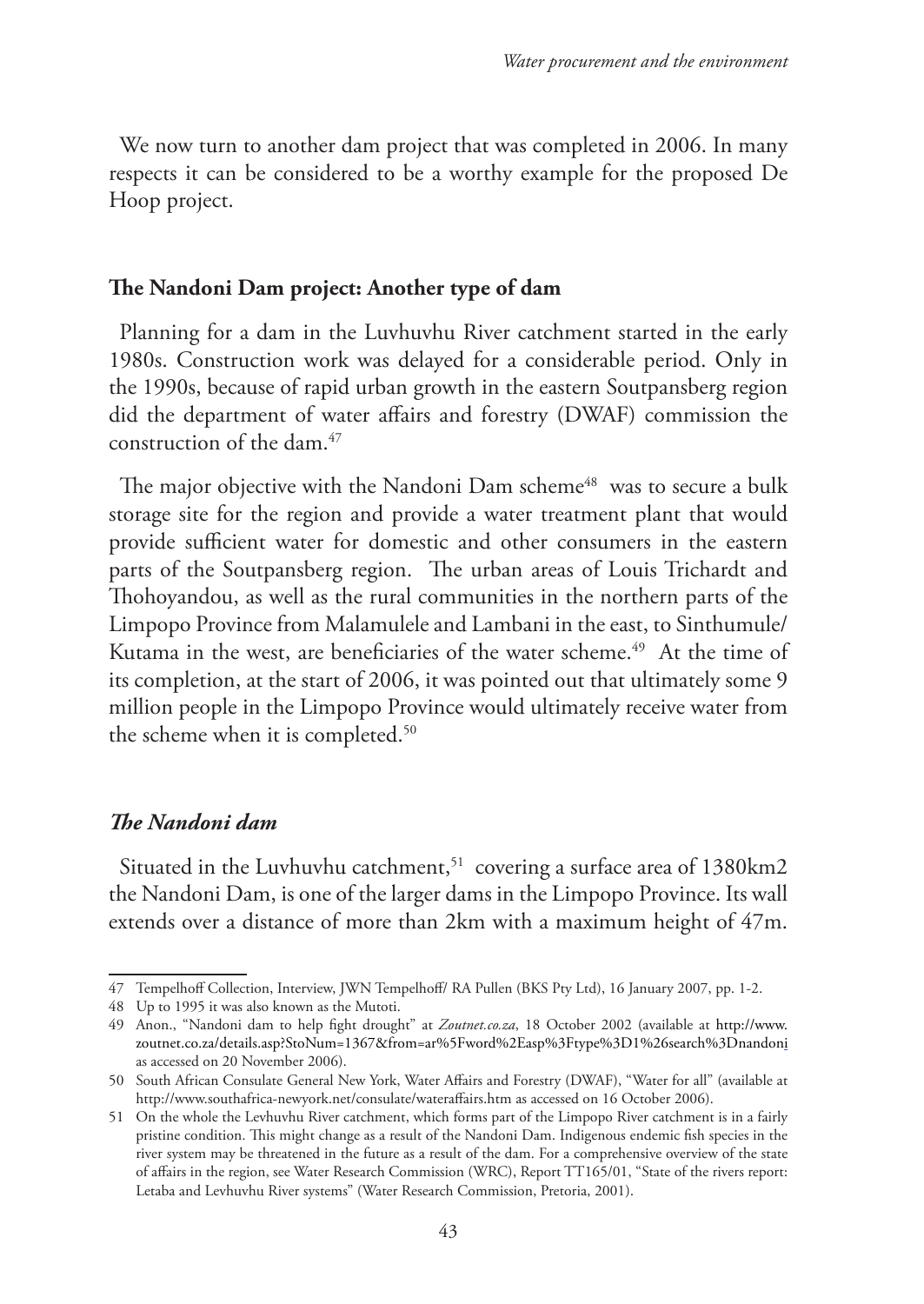The dam has a storage capacity of 164 million m3.<sup>52</sup>

When work on the project started in 1998 it was estimated that the dam would cost R373,3 million. A further R238,4 million was budgeted for the Nandoni Water Treatment Works, pipelines and reservoirs. The treatment works will be completed by early 2008.<sup>53</sup>

The dam scheme has contributed substantially to development in Venda.

The Nandoni Dam development project came at an important point in time in the history of dam construction in South Africa. In 1998 the World Commission on Dams was established. The objective of this commission was to determine worldwide what the impact was of large dams and to contemplate the options open for water and energy development.<sup>54</sup> South Africa did have representation on the commission and was from the outset eager to support initiatives aimed at developing guidelines in the field of dam construction and development. Locally a number of projects, aimed at promoting the concept of sustainable usage planning (SUP), were drawn up for existing dams,<sup>55</sup> as well as new dams (the Nandoni and Berg Water Dam) earmarked for construction.<sup>56</sup> This meant that the Nandoni project would typically become a laboratory for devising appropriate strategies in the execution of dam construction projects. In 2000 the World Commission on Dams issued its report. Finally sensible guidelines had been formulated. It would forthwith be up to individual states to consider and apply as they deemed fit, the commission explained.<sup>57</sup> This meant that, shortly after the Nandoni project had been launched, there were guidelines for procedures and it was up to the management groups, in different sectors of the project, to locate a centre of gravity for successful project execution. According to Mr Bob Pullen of the consulting engineering firm BKS (Pty) Ltd, who had been commissioned to do the relocation action plan (RAP) on the project:

<sup>52</sup> Anon., "Nandoni dam to help fight drought" at *Zoutnet.co.za*, 18 October 2002 at http://www.zoutnet.co.za/ details.asp?StoNum=1367&from=ar%5Fword%2Easp%3Ftype%3D1%26search%3Dnandoni as accessed on 20 November 2006).

<sup>53</sup> Tempelhoff Collection, Information, Mr J Mathivha, Venda fieldwork, November 2006.

<sup>54</sup> Anon., "World Commission on dams report: what South Africa is doing about it, viewpoint", *The Water Wheel*, 2(4), September-October 2003, p. 24.

<sup>55</sup> The Pongolapoort and Vygeboom dams, as well as the Driekoppies Dam.

<sup>56</sup> South African Multi-stakeholder initiative on the World Commission on Dams, *Applying the World Commission on dams report in South Afric*a (Environmental Monitoring Group and the South African Multi-stakeholder initiative on the World Commission on Dams, Mowbray 2004), p. 45.

<sup>57</sup> Anon., "World Commission on dams report: what South Africa is doing about it, viewpoint", *The Water Wheel*, 2(4), September-October 2003, p. 24.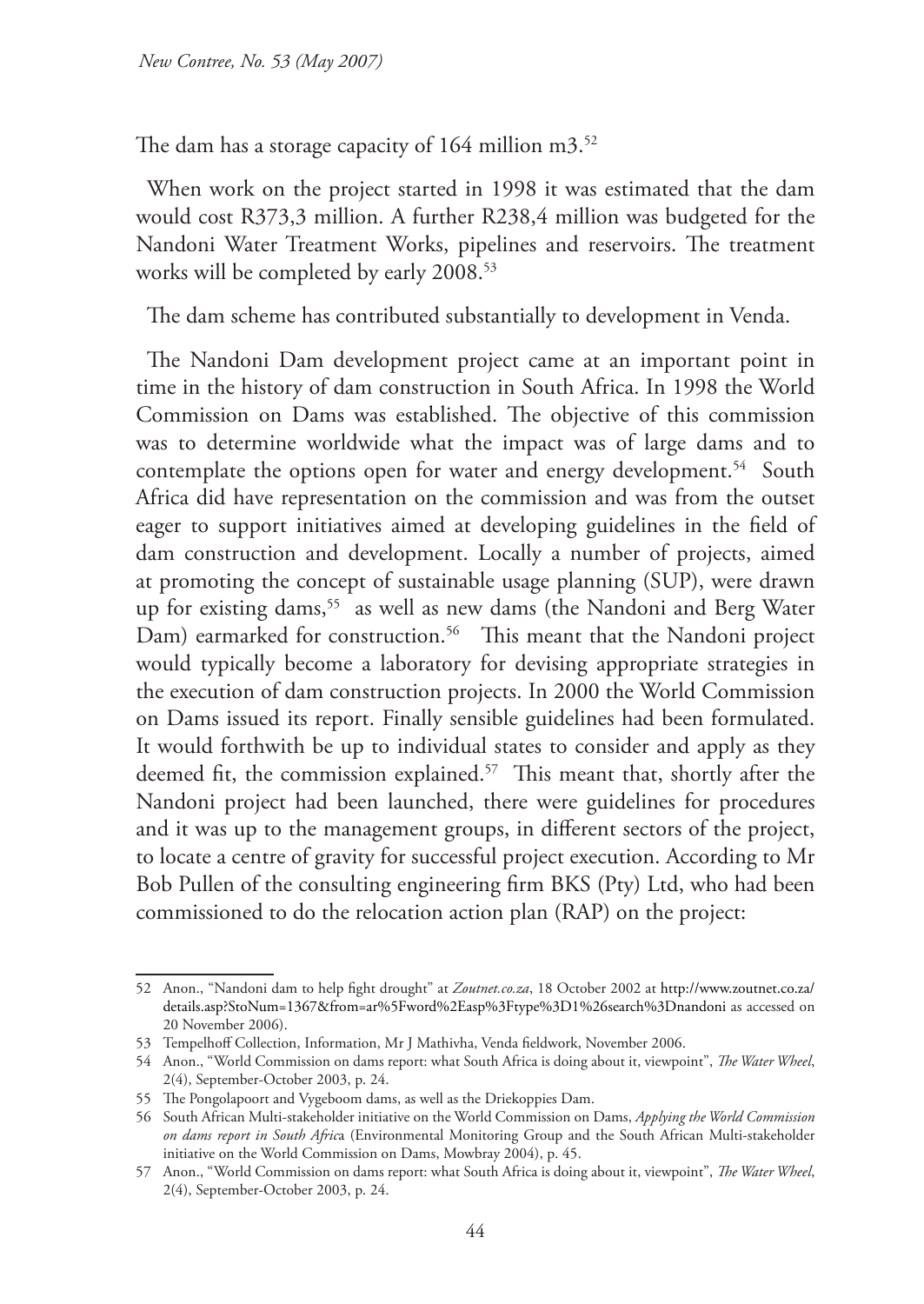It was a different mindset from what the world commission had been working on. They were looking on what had happened before and the dissatisfaction of the relocated parties. We now looked at it and tried to find a way of making the relocated people not feel grieved.<sup>58</sup>

It was a major operation. Some 2100 subsistence farmers had to be moved Also households and small businesses of five villages had to be relocated. Local heritage considerations had the effect that some 1000 graves had to be reinterred.59 External peer reviews described this project a remarkable feat and a task of substantial social environmental complexity.60

#### *Archaeological surveys*

The Nandoni Dam is in the cultural heartland of the Venda-speaking people of South Africa's Limpopo Province. This unique community, numbering less than a million people, have strong cultural ties with the Shona of Zimbabwe. However, they also have a long history reflecting a unique cultural evolution in the north-eastern parts of South Africa. Their local history goes back to the sixteenth century.<sup>61</sup> Consequently, at the time of preparing the site for the construction of the dam, special care was taken to be sensitive to the history and customs of these people. Archaeological evidence, gathered by researchers, suggested that the region had been inhabited since the Early Iron Age (about 1000-1600 AD). Four from 67 sites of archaeological significance were then selected for research in an area that had been earmarked for the dam.<sup>62</sup> The sites were thoroughly surveyed and catalogued. It provided a summary of general aspects of the history of the early local residents.

The fact that some 1000 gravesites had to be removed meant that a valuable opportunity was granted for anatomical research in the health sciences. It could inform scientists on the health and disease patterns of rural Venda

<sup>58</sup> Tempelhoff Collection, Interview, JWN Tempelhoff/RA Pullen (BKS Pty Ltd, Pretoria), 16 January 2007, p. 5.

<sup>59</sup> A PhD study emanated from this sub-project. See EN L'Abbe, "A palaeodemoigraphic, palaeopathologic and morphologic study of the 20th century Venda" (PhD, Health Sciences, University of Pretoria, Pretoria, 2005).

<sup>60</sup> M Olivier, "A bag full of projects for consultancy firm", *Martin Craemer's Engineering News*, 5 August 2005 (available at htp://www.engineeringnews.co.za/eng/features/consulteng/?show=70849 as accessed on January 2007).

<sup>61</sup> EN L'Abbe, "A palaeodemoigraphic, palaeopathologic and morphologic study of the 20th century Venda", pp. 8-9; TN Huffman and EOM Hanisch, "Settlement hierarchies in the Northern Transvaal: Zimbabwe ruins and Venda history", *African Studies Journal*, 46(1), 1987, pp. 112-114.

<sup>62</sup> Nandoni Dam Archive, BKS H2607, Section 10, Land, crop and natural resources (Module 2)4, Van Riet and Louw Landscape Architects, Nandoni Dam zoning plan: inception report, July 2001, p. 24.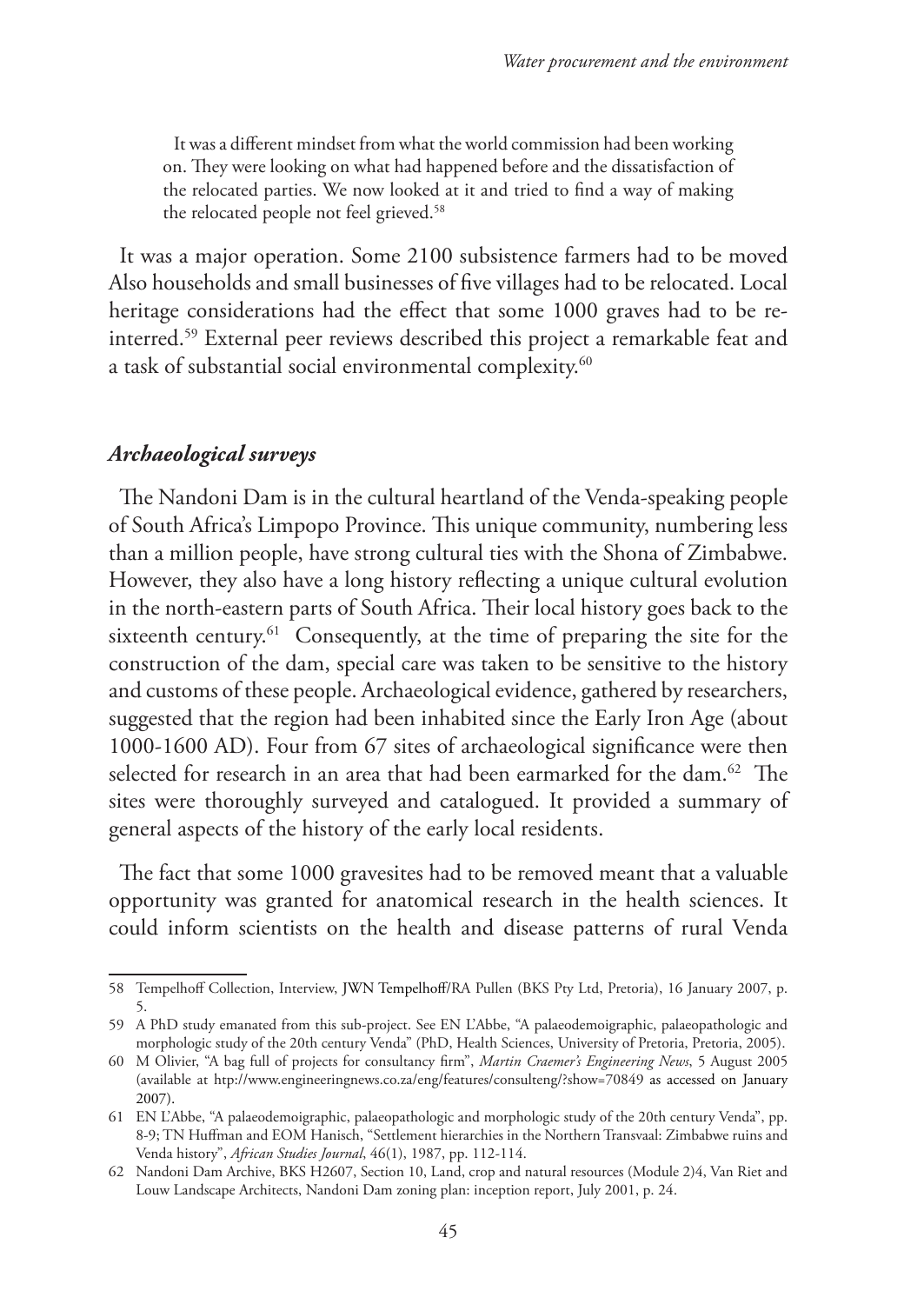*New Contree, No. 53 (May 2007)*

people in the period 1910-1999.63

The research work clearly was beneficial to archaeology and the health sciences. It also provided a background for the evaluation of contemporary living conditions in the region of the dam site. This dovetailed with another survey undertaken earlier to determine the socio-economic patterns of local human settlement at the start of the 21st century.

## *Socio-economic assessments of living conditions on the river, prior to construction*

Research into the socio-economic condition of the people resident in the area where the Nandoni Dam informed the relocation management team on the prevailing living conditions of residents in the region that were to be relocated before construction work on the dam started. It made the process of relocation much less traumatic for the people who had to be moved. Furthermore, informed decisions could be made on the nature of new settlements.

In their report researchers explained that the villages in the region were densely populated with grid settlement patterns, fenced yards and streets with communal taps. A considerable surface area was used for grazing cattle and smaller section for cultivating agricultural crops such as vegetables and fruit. At a local agricultural college, there was a small irrigation scheme in place.

Land had been overgrazed and denuded, on the northern banks of the river. On the southern banks there were a number of cultivated fields with especially maize. In some parts, there were wooded areas, but mostly the land had been overgrazed.

Until construction started on the site of the dam, the river had been used for many social, economic and cultural purposes. By far the most extensive use of the river was for the purposes of agricultural activity and the irrigation of fruit trees. Local women used the riffles and calm pools of the river to do their laundry and socialise. People washed themselves in the river. In some parts, bus taxis were washed in close proximity to the water. Local children used the river as a swimming place. There were also two commercial brick yards close to the river. Moreover, some local clay types were used for ceremonial purposes.

<sup>63</sup> EN L'Abbe, "A palaeodemoigraphic, palaeopathologic and morphologic study of the 20th century Venda", p. 13.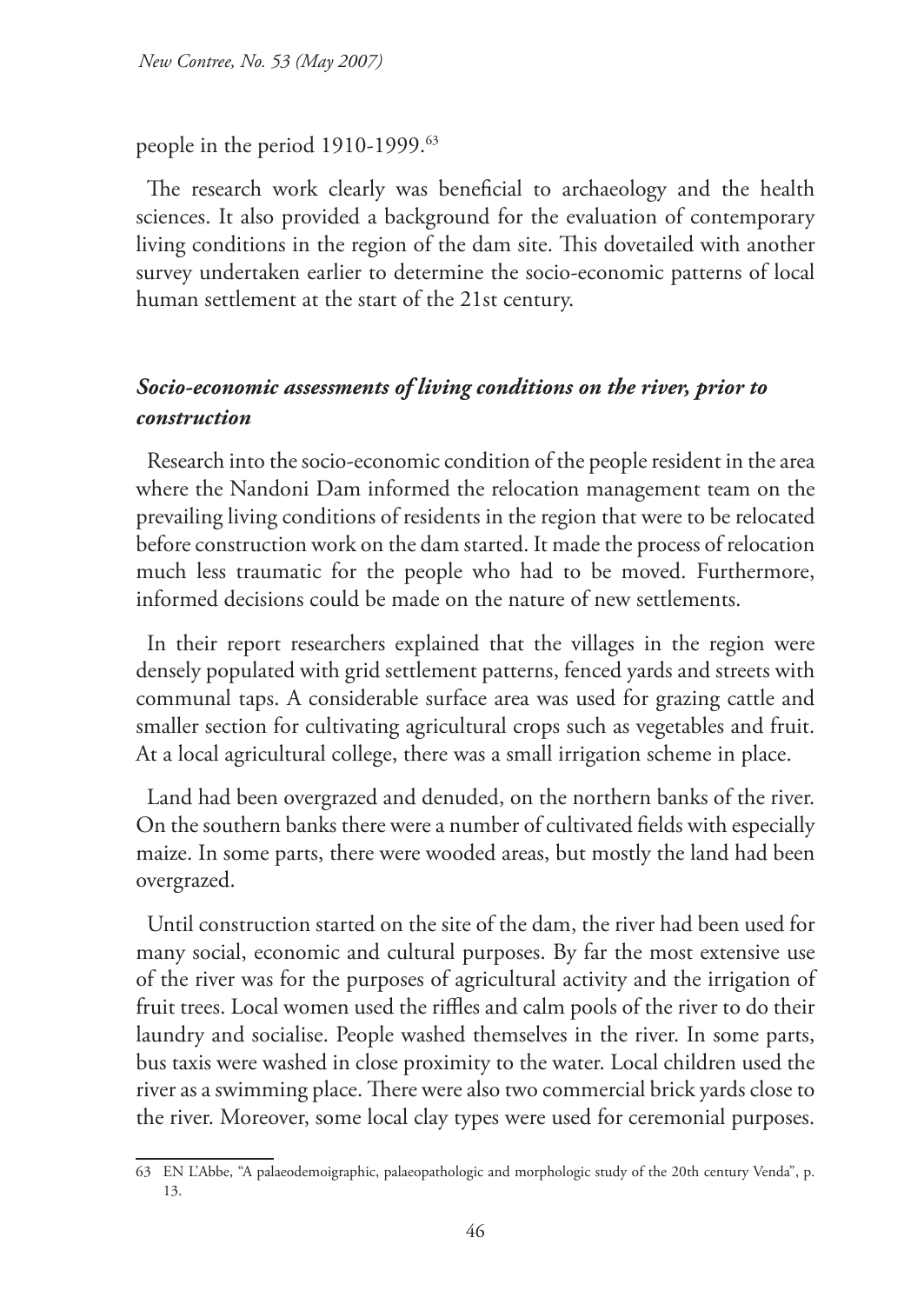The reeds in the river were used for weaving screens, sleeping mats, basket weaving and thatching. The reeds were also used for folding tables and flutes. Local endemic plants were harvested for food (tea, coffee, potherbs, sweets, fresh fruit), moulds for yeast and refreshing drinks, such as beer. Furthermore, the endemic plants were used for medicinal purposes, fuel, construction and fencing, carving, art and fish poison.

The river, it was pointed out, in the early phase of investigation, was important for a number of activities of a religious and health-related nature. Some of the deep and quiet pools had spiritual and religious significance to the local residents. In some parts of the river, initiation ceremonies and religious baptisms were conducted.64

This type of information informed planners and managers on the manner in which they had to work if they wanted to execute their respective tasks effectively and with a proper degree of sensitivity to the stakeholders, of civil society, in the region. In short, it required of engineers and their assistants to intertwine civil engineering 'with the intricacies of rural South Africa'.65

## *The objectives with the implementation of the Relocation Action Plan (RAP)*

The role of the Relocation Action Plan was to perform the function of acting as:

a statement of expectations and intentions at the date of writing and was subjected to ongoing adjustment and refinement as the project proceeded.

Three guiding principles featured prominently in the formulation of the Relocation Action Plan. They were:

- the mitigation of social impacts;
- maintaining a development approach and
- ensuring that empowerment was at the order of the day.

The mitigation of social impacts implied that the researchers were aware that there would be a significant impact in the process of locating the residents

<sup>64</sup> Nandoni Dam Archive, BKS H2607, Section 10, Land, crop and natural resources (Module 2)4, Van Riet and Louw Landscape Architects, Nandoni Dam zoning plan: inception report, July 2001, pp. 19-20, 22-23, 24.

<sup>65</sup> Nandoni Dam Archive, BKS, Implementation of the Nandoni Dam relocation action plan (RAP), (BKS (Pty) Ltd, Pretoria, 2005), p. 3.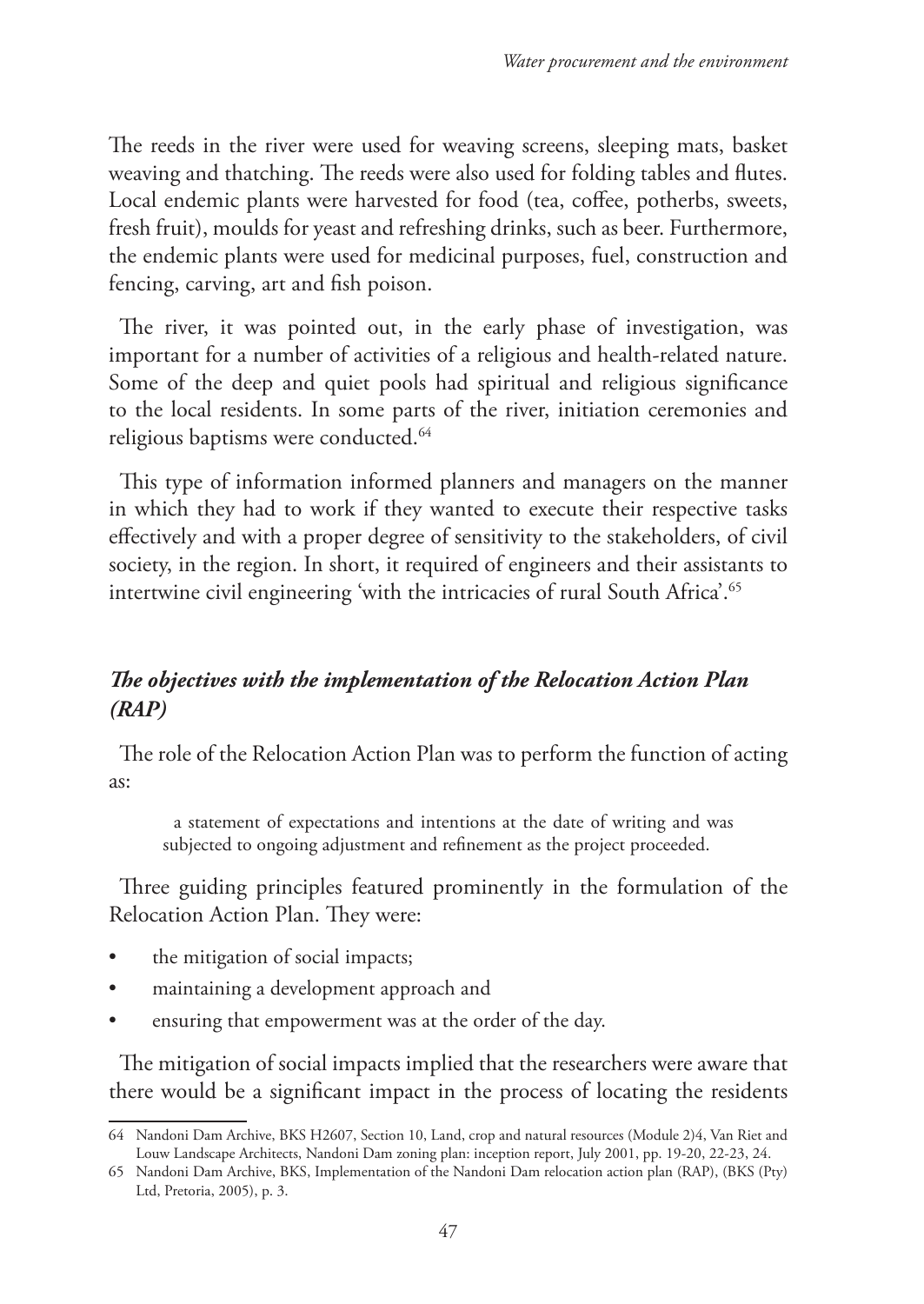of four villages. If they were not removed, their properties would have been threatened by the rising water, once the dam started filling up.<sup>66</sup> Consequently, it was accepted that, in terms of the integrated environmental management plan there should be a constructive motivation to get the people to move from houses and land they had been resident on for many years. In principle, it was accepted, none of the affected people were to be left worse-off than what they had been before.<sup>67</sup>

In respect of maintaining a development approach the understanding was that the available resources were to be developed within the larger framework that fitted in with the regional development objectives and structure that were necessary to ensure the consequences of mitigation measures were compatible with the spatial framework of development that had been outlined for the region. Finally the RAP was used to empower the community.<sup>68</sup>

#### *Empowerment of local communities*

Later the social environmental complexity of the project, proved to be the most challenging part of the undertaking.<sup>69</sup> For example, on the construction site of the dam there were employment opportunities for 340 workers. Of these workers, 183 came from communities affected by the location that of the new dam.70

In many ways local residents benefited. Contracts were issued to small companies and within the framework of partnership activities and constant mutual consultation, an award winning resettlement plan was implemented.<sup>71</sup> In total 465 sturdy modern houses were built for households that had to be relocated.72 Residents had a choice of designs and local building companies

<sup>66</sup> Tempelhoff Collection, E-mail, E Mashau (BKS)/R Pullen (BKS), 22 May 2006. Attachment: Relocation Action Plan for communities directly affected by the construction of the Nandoni Dam in the Luvuvhu [sic] River, pp. 5, 8-9.

<sup>67</sup> Nandoni Dam Archive, BKS H2607, Project Information Vol. 1. RAP, Memorandum, Director General Department of Water Affairs/Minister of Water Affairs and Forestry, Pencil-dated 24 February 2003, p. 3.

<sup>68</sup> Nandoni Dam Archive, BKSH2607, E-mail, E Mashau/R Pullen, 22 May 2006, Attachment: Relocation Action Plan for communities directly affected by the construction of the Nandoni Dam in the Luvuvhu [sic] River, pp. 8-9.

<sup>69</sup> M Olivier, "A bag full of projects for consultancy firm", *Martin Craemer's Engineering News*, 5 August 2005 (available at http://www.engineeringnews.co.za/eng/features/consulteng/?show=70849 as accessed on January 2007).

<sup>70</sup> Anon., "PPC to supply concrete for new dam", *Construction World*, April/May 2000, p. 28.

<sup>71</sup> C Knoll, "2005 IAIAsa premium award: Nandoni Dam relocation action plan", *Environmental Management*, 2(1), January/February 2006, pp. 16-19.

<sup>72</sup> Anon., "Relocation action plan at Nandoni Dam", *Civil Engineering*, 13(2), February 2005, pp. 14-15.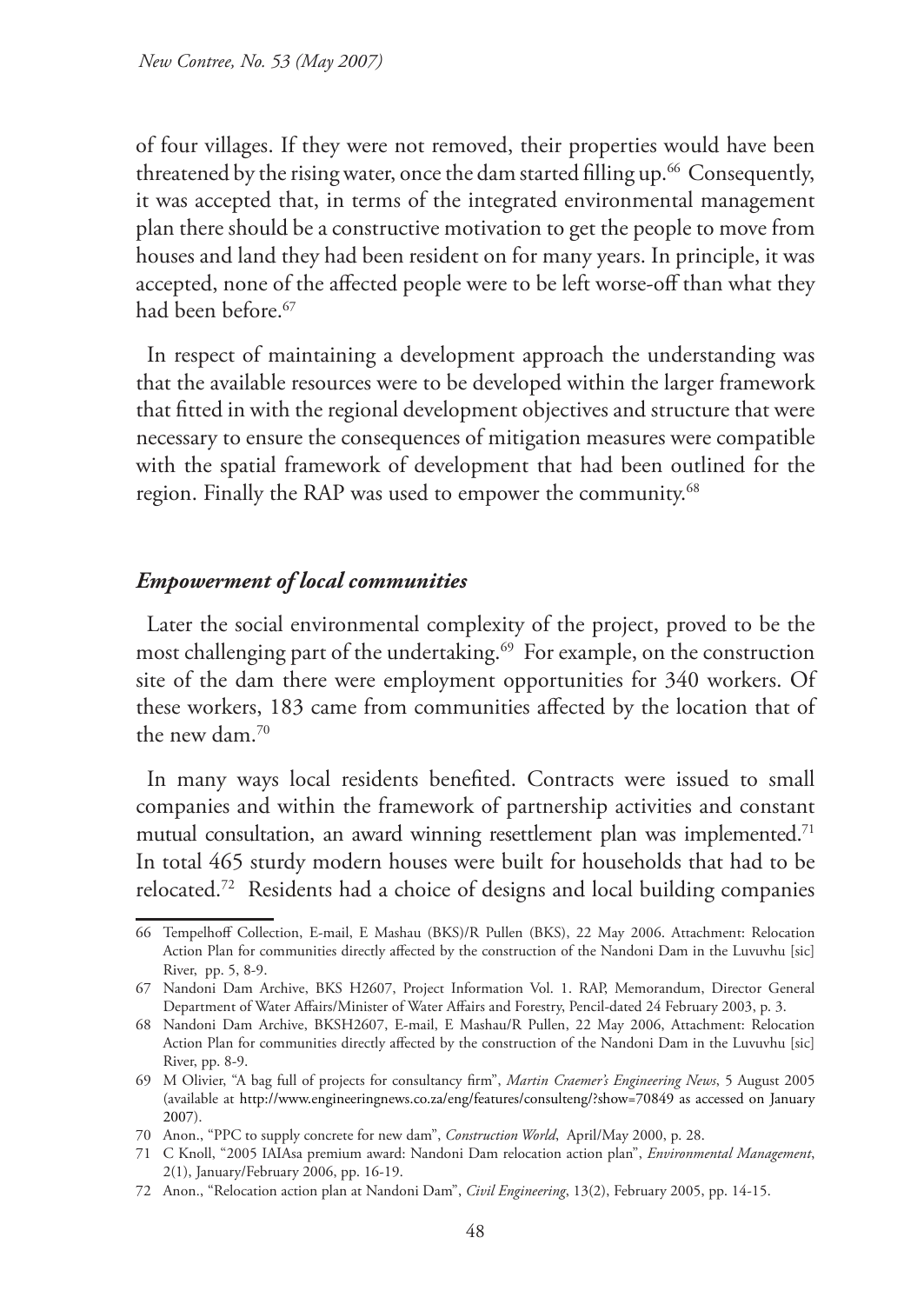were contracted to build the houses. The first residents moved into their new homes in 2002.

Comprehensive measures were taken to insure that sufficient infrastructure was available for the new housing in the form of water, sanitation and electricity. In Mutoti Village, which was not moved, residents were provided with electrical power. The local supply of trees for making fire was impounded as part of the dam. Consequently, in an effort to create win-win situation a special project saw the village receiving electricity for the first time.<sup>73</sup>

Comprehensive plans were also put into place to ensure that the subsistence farmers that had to be relocated were not worse-off than at their original places of residence.74

#### *Current concerns of local communities*

During fieldwork investigations by researchers of North-West University, towards the end of 2006 and the beginning of 2007, local residents in the Thulamela Local Municipal area appeared to be uncertain about the benefits that would ultimately reap from the Nandoni Dam project. There is a lot of speculation. Some say that the water would be used in distant places and they would not be reaping any benefit. They complain about the water infrastructure that is not yet in place.<sup>75</sup>

Officials were irate. They felt that more needed to be done to ansure that especially households in the area of Thohoyandou were sufficiently provided with the necessary fitments for a sound water supply. It was clear that a good briefing session and comprehensive media coverage (on the radio, in the local newspapers, as well as a road show) could do much to eliminate unnecessary speculation.

There were also rumours that luxury golf estates were planned for the southern banks of the Nandoni Dam area. It wa said that people from Johannesburg would come in and purchase holiday homes. In view of the current criticism of golfing estates, as is the case in the Southern Cape's Garden Route region, it

<sup>73</sup> C Knoll, "2005 IAIAsa premium award: Nandoni Dam relocation action plan", *Environmental Management*, 2(1), January/February 2006, p. 17.

<sup>74</sup> Anon., "Relocation action plan at Nandoni Dam" *Civil Engineering*, 13(2), February 2005, p. 15.

<sup>75</sup> Based on fieldwork done by R Wuriga and JWN Tempelhoff (researchers NWU, Vaal Triangle Campus), November 2006.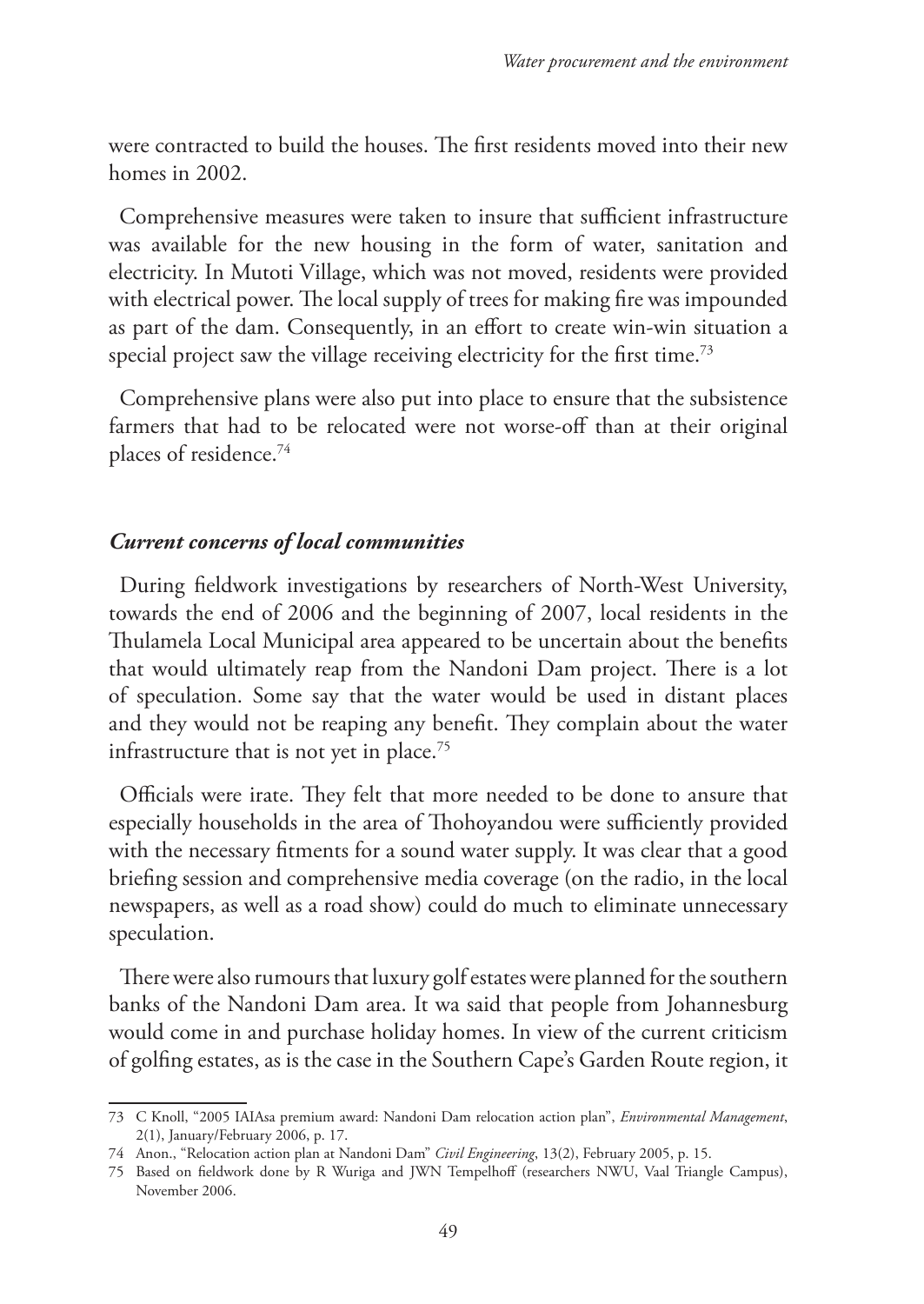was felt by the researchers that there should be a comprehensive information campaign to inform local residents on:

- the organisational structure and civil society participation in local water catchment forums and a comprehensive catchment management agency;
- the anticipated tendency of local climate change as a result of a large body of water in the region;
- how comprehensively the dam interacted with upstream<sup>76</sup> and downstream<sup>77</sup> consumers of water;
- what developments were intended in the proximity of the dam;
- strategic measures that needed to be taken to see to it that the remaining natural environment in the vicinity of the dam was not disturbed, but rather conserved;
- the need to maintain a fairly pristine environment in the proximity of the dam to prevent the contamination of the water supply;
- the way in which the dam and its environs could be used responsibly for leisure time activities and
- the need to continue using water responsibly in a water-poor region.

## **Comparisons: Nandoni and De Hoop**

First and foremost, it needs to be pointed out that the historical contemplation of a comparative base in the history of both dam projects is conducted at different points in time, of their respective development.

There are a number of similarities and clear differences:

### *Similarities*

- Both dam schemes have an effect on the water supply from rivers to the Kruger National Park.
- Both projects are in rural regions where impoverished communities stand a chance to benefit from the developments.
- The dams form part of the larger Limpopo River catchment.

<sup>76</sup> Makhado and other settlements.

<sup>77</sup> Specific attention needs to be given to the water allocation from the Levhuvhu catchment to the Kruger National Park. It has serious implications for nature conservation in the Limpopo Province. See F Venter, "Protecting the ecological reserve for all rivers in Kruger National Park" (Conservation Services, SANParks, Pretoria, 21 December 2005), pp. 6-7.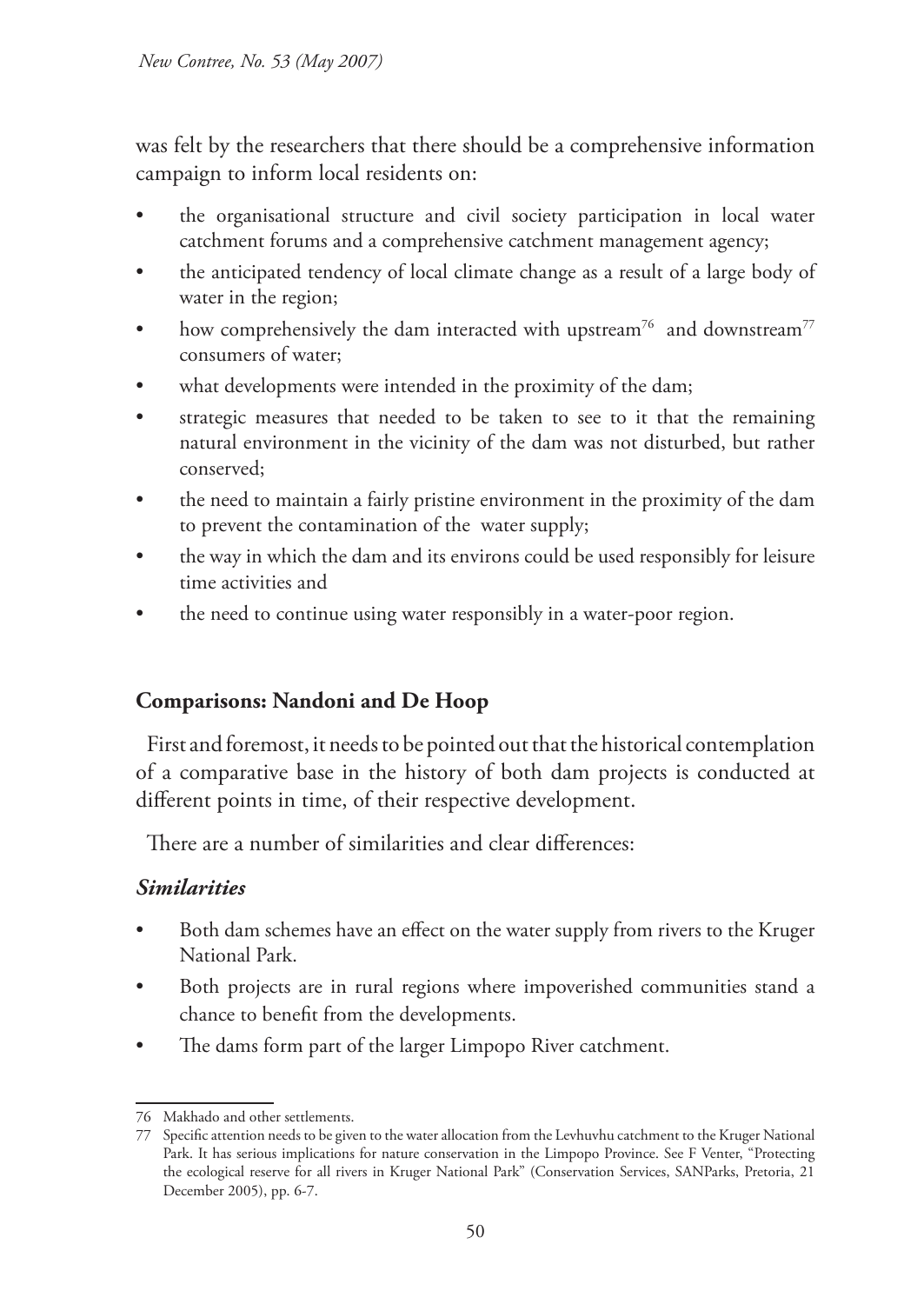# *Differences*

- The Luvhuvhu catchment is ecologically in a much better condition than the Olifants River catchment.
- In the case of the Nandoni Dam there clearly was comprehensive consultation, in particular with the affected communities. This was not the case with the De Hoop Dam at the outset.
- The Nandoni Dam was from the outset intended for community development purposes. A substantial part of the proposed De Hoop project, is intended for platinum mining.
- In the case of De Hoop, primarily as a result of the extent to which the Olifants River has been put to use by humans, there has been a clear and articulated protest to the proposed development. This has not been the case in the development of the Nandoni Dam. In the Soutpansberg region, the project was popular, from the outset.
- When the Nandoni project was launched the World Commission on Dams was in the process of drawing up its report. The De Hoop development was initiated at a time when, it appears, as if the guidelines that had been outlined in the WCD report had not been used to the same extent as was the case with the Nandoni development. There are thus indications of a lethargic attitude. The impressive benchmark that had been at the order of the day at the start of the new millennium. The elaborate principles, it appears, have now been relegated to the backburner.
- Of particular importance in the case of the Nandoni Dam was the archaeological survey which informed science on a number of anatomical and health issues of local residents, in the course of the twentieth century. In the case of the De Hoop Dam, up to this point in time, there is little information available on the nature of archaeological work to be done on the site of the proposed dam.
- As pointed out above, the socio-economic information gathered by comprehensive research into local conditions at the Nandoni Dam site, informed planners on the most efficient manner in which local developments could be used to the benefit of the local residents. In the case of the De Hoop Dam similar research is still not readily available. The local people, in the early phases of the De Hoop project, only featured as an aside.
- UNEP's Dams and development project had not yet been issued at the time of the Nandoni Dam project reaching fruition in 2005. This document undoubtedly informed opinions around planning in the case of the De Hoop Dam. It possibly accounts for the reason why there have been so many sophisticated and well-articulated issues of protest against the proposed De Hoop dam.
- Internationally the De Hoop Dam has attracted a lot more attention and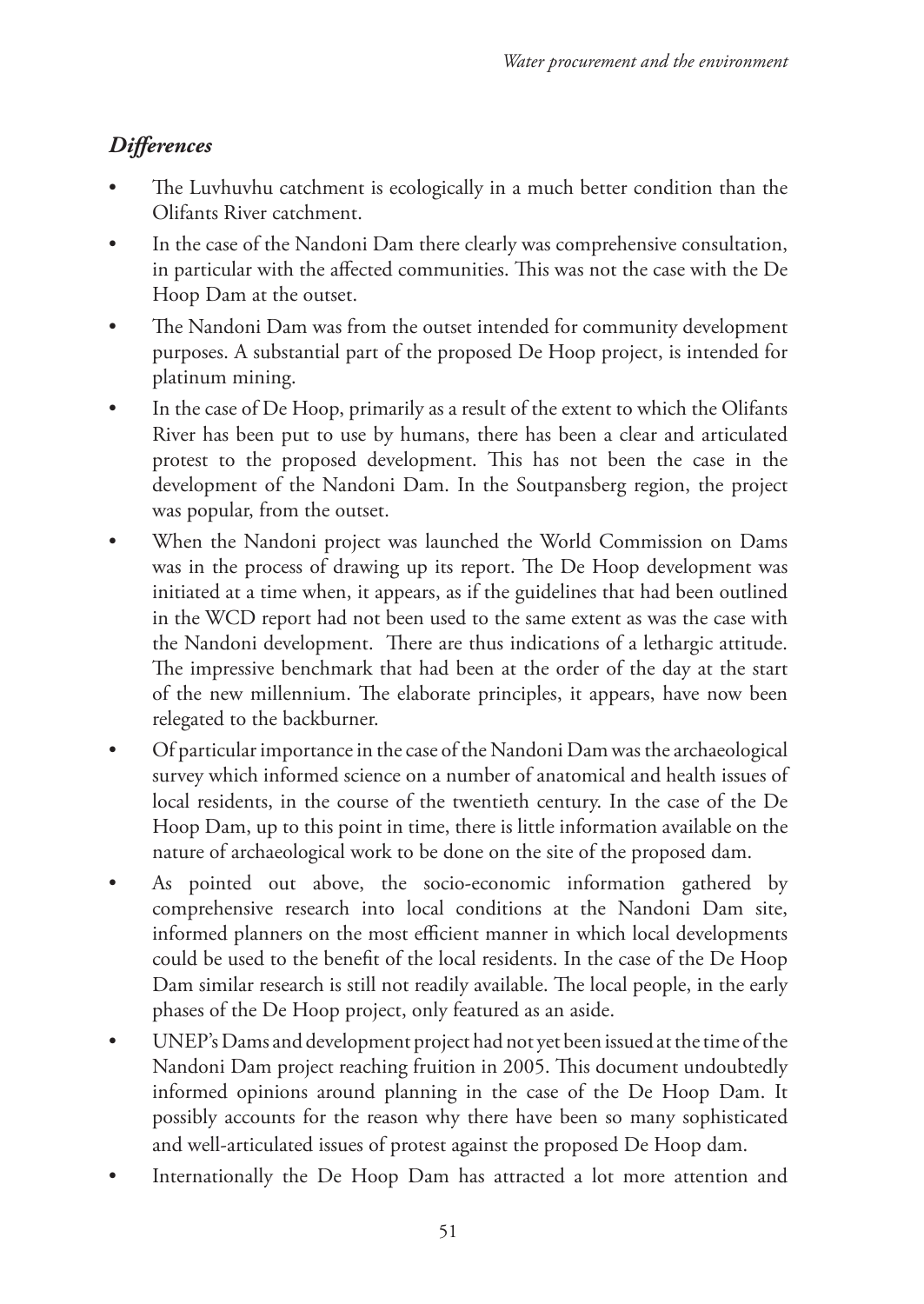criticism. The Massingir Dam in Mozambique relies on the water of the Olifants River. In the case of the Nandoni Dam, the Luvhuvhu River forms a small part of the Limpopo River catchment. It appears as if the development of the dam has a primary influence on the Kruger National Park and only indirectly affects users on the other side of the border.

#### **Conclusion**

Towards the end of April 2007, the management of the Kruger National Park announced that as of 23 April water restrictions would be introduced in the whole Kruger National Park. It implied that in all camps the lawns would no longer be watered regularly. Ultimately, it would have an effect on all human operations, in respect of water consumption in the Kruger Park.78

When the first reports surfaced, it was clear that there was no consensus between the users, DWAF and SANParks on the issue of using the water of the reserve's rivers. Of crucial importance, it seems, was the issue of the ecological reserve. This principle formed a cornerstone of South Africa's water legislation in the 1990s.79 On the one hand officials of the Kruger National Park were suggesting that the game reserve was not getting its rightful quota of water. On the other hand, the farming community argued that it was all the responsibility of the serious drought conditions. The Kruger simply had to get along with less water. At the same time officials at the department of water affairs and forestry that it made little sense, pointing a finger at the department. It was not correct to state that the Kruger's water was running dry. River water was merely reaching the reserve via alternative routes.<sup>80</sup>

Environmentalists, such as Dr Nick King of the EWT took a fairly neutralist standpoint and argued that the Kruger Park's management had to be more careful with the manner in which it used water in the camps – it was sometimes used in an irresponsible manner. Perhaps the time had come, he suggested,

<sup>78</sup> Anon., "Stringent water restrictions announced in KNP", *South African National Parks SANParks – official website*, 18 April 2007 (available at http://www.sanparks.org/parks/kruger/news.php?id=554?PHPSESSID=5 q7iledkhgpc6g8vrkbuh01ve1); E Tempelhoff, "3 Riviere in wildtuin 'ontstellend' laag", *Beeld*, 24 April 2007, p. 10 (available at http://152.111.1.251/argief/berigte/beeld/2007/04/24/B1/10/etkrugerdrg.html both as accessed on 12 May 2007).

<sup>79</sup> CG Palmer, "Application of ecological research to the development of a new South African Water Law", *Journal of the North American Benthological Society*, 18(1), March 1999, pp. 132-142; pp. 135, 138.

<sup>80</sup> Y Groenewald, "Why the Kruger rivers ran dry", *Mail & Guardian (online)*, 13 May 2007 (available at http:// www.mg.co.za/articlePage.aspx?articleid=304595&area=/insight/insight\_\_national/ as accessed on 29 May 2007).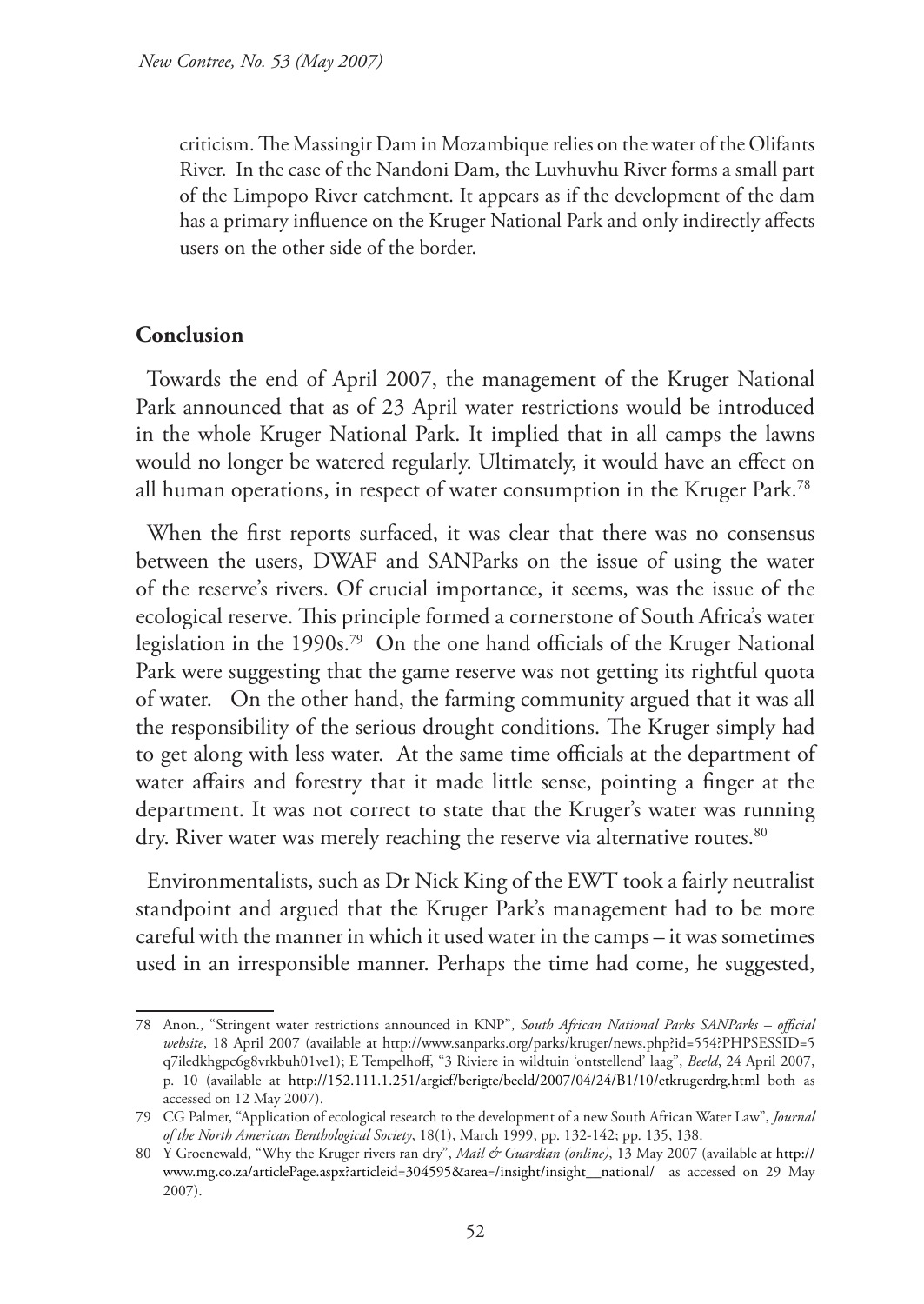for the Government to step in and summarily close down the sugar farming operations along the Crocodile River, in the southern extremity of the KNP, where water supplied had become extremely low.<sup>81</sup>

It appears as if the major issue is the need for all stakeholders to sit down and carefully discuss the manner in which water will be distributed in the region – particularly in respect of the requirements of the Kruger National Park. At present a lot of planning is done – but in isolated silos of development. Naturally, the result is then that scant attention is given to the water needs of the Kruger National Park.

The position of the Kruger National Park is vulnerable. When officials of the park wanted to prevent developments in the Olifants River, the Government fingered them.

The KNP is currently unable to comply with its mandate  $-$  i.e. that of preserving the biodiversity of the reserve. Kevin Rogers, director of the Centre for Water in the Environment at the University of the Witwatersrand recently pointed out in the media that if the water in the KNP had to stop running it would threaten many animal and plant species. As river pools evaporated, fish would become concentrated and easy prey for other animals. Larger populations of hippopotami in water pools that were shrinking would contaminate the water more severely, thereby threatening a variety of aquatic species.<sup>82</sup>

Finally, it is inevitable that the need for water in the eastern parts of the Limpopo and Mpumalanga province will only increase in future. An even more comprehensive water storage network, than that which is already in place, would have to be planned within the next decade. Now the Nandoni Dam project is in its early phase. There is consensus between the KNP, DWAF and the local stakeholders in terms of how the water should be used. In time to come, there will be a demand for more water. This will require further sensitive negotiations.

In the case of the De Hoop Dam, it seems, there are hairline fractures of distrust between the stakeholders. This is the result of:

<sup>81</sup> E Tempelhoff, "3 riviere in wildtuin 'ontstellend' laag", *Beeld*, 24 April 2007, p. 10 (available at http://152.111.1.251/argief/berigte/beeld/2007/04/24/B1/10/etkrugerdrg.html as accessed on 2 May 2007).

<sup>82</sup> Y Groenewald, "Why the Kruger rivers ran dry", *Mail & Guardian (online)*, 13 May 2007 (available at http:// www.mg.co.za/articlePage.aspx?articleid=304595&area=/insight/insight\_\_national/ as accessed on 29 May 2007).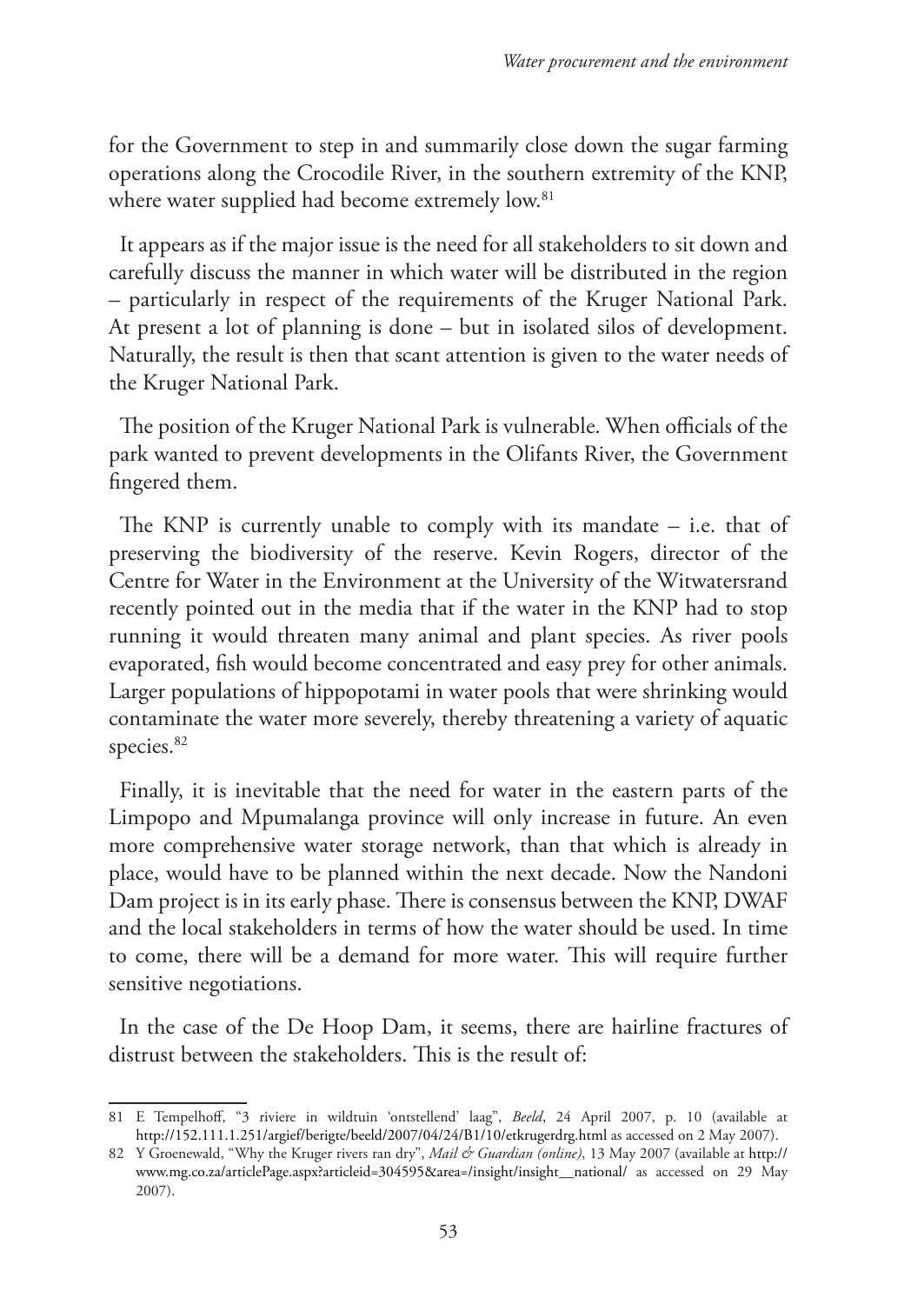- Hurried planning on the side of the Government departments of water affairs and forestry, as well as energy and mineral affairs;
- An apparent lack of transparency and
- An unwillingness to stall mining developments for the sake of determining what is in the best interest of the environment (especially South Africa's conservation jewel, the Kruger National Park).

The National Water Act, 36 of 1998, makes the minister of water affairs and forestry ultimately responsible for ensuring that "water is allocated equitably and used beneficially in the public interest, while promoting water valued".83 However, it seems as if the environment comes second to industrial development. The environment is also marginalised in determining political principles of equity.84

On the positive side, the manner in which preliminary preparations were made for the construction of the Nandoni Dam are praiseworthy. The project was introduced over an extended period. There were many deliberations and all stakeholders were part of the planning and execution of the project. More important, the project was executed at a time when the World Commission on Large Dams was busy with its investigation on the phenomenon of large dams in all parts of the world. As part of a new democratic society, South African hydrologists and officials in the responsible Government departments were eager to conform to international benchmarks. It might just be that by the time planning of the De Hoop project started, the stringent guidelines of a noble initiative in sensible dam planning and construction, was no longer uppermost in the minds of the planners.

Falkenmark, an influential authority in the field of hydro-ecology, recently called for eco-hydro-solidarity in integrated water resource management strategies. It implies that good governance requires wise reflection and constructive engagement between resource managers and users.<sup>85</sup> Only once there has been a concerted action in realising the objective of good governance and sound partnership, especially at the user-management level would it be possible to find some lasting solutions to a persistent set of problems.

<sup>83</sup> Under section "Purpose of the Act", *National Water Act*, 36, of 1998 (available at http://www.elaw.org/resources/ text.asp?id=1153 as accessed on 20 May 2007).

<sup>84</sup> See KC Prasad, B van Koppen and K Strzepek, "Equity and productivity in the Olifants River basin, South Africa", *Natural resources Forum*, 30(1), February 2006, pp. 63-75.

<sup>85</sup> M Falkenmark, "Good ecosystem governance: balancing ecosystems and social needs", AR Turton, HJ Hattingh, GA Maree, DJ Roux, M Claassen and WF Strydom (eds.), *Governance as a trialogue: Government-society-science in transition* (Springer, Berlin, Heidelberg, 2007), pp. 59-76.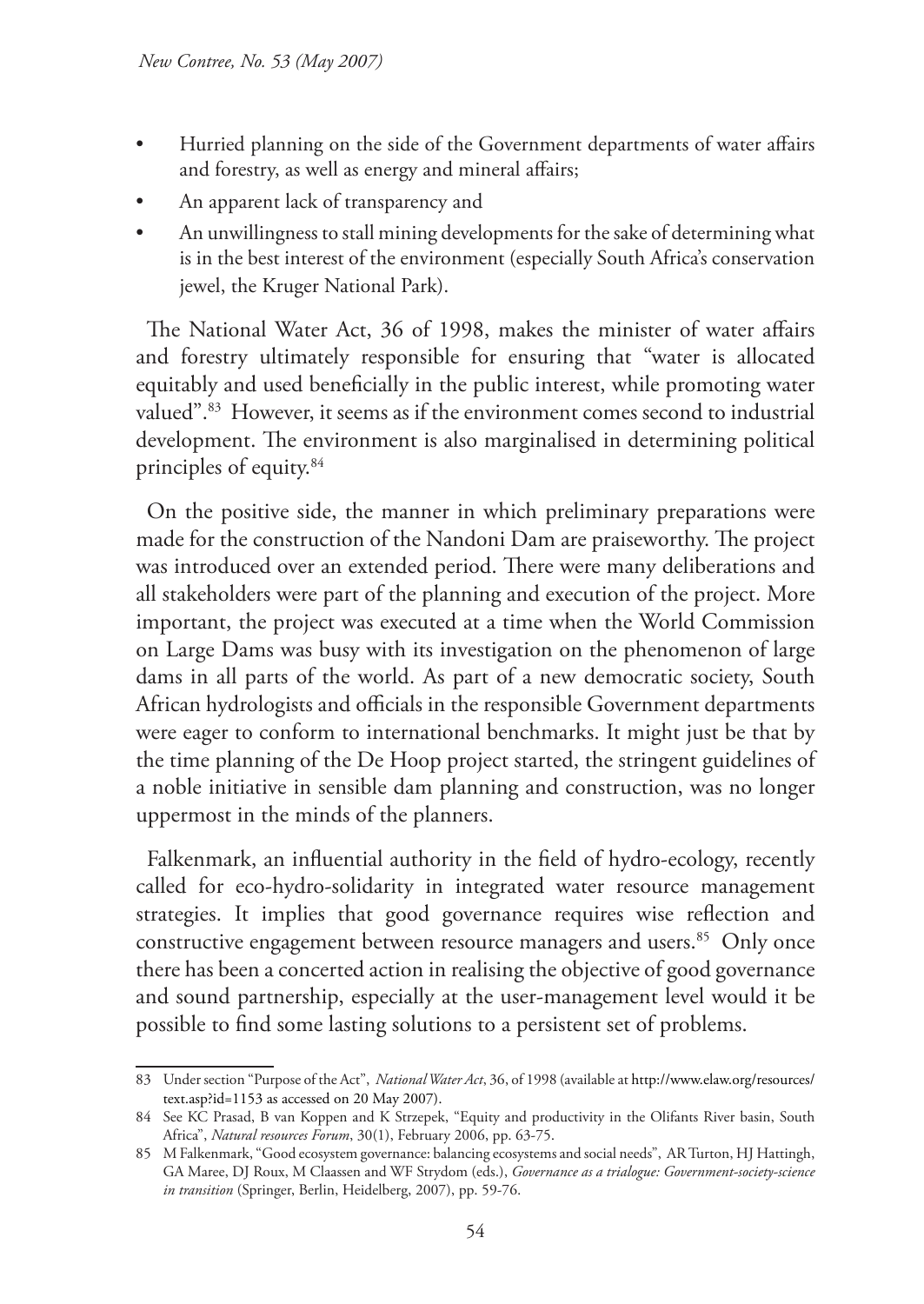Finally, it is evident that, because both the Nandoni and De Hoop are feeder rivers of the Kruger National Park, the utmost care should be taken in the integrated resource management of the rivers. The nature reserve is a downstream user. It is fragile and sensitive to human interventions. Therefore great care should be taken at all times for managements strategies to constantly be flexible enough to serve the interests of a major nature reserve (the Kruger National Park) and, at the same time, work in the interest of development and the eradication of poverty in the rural parts of South Africa.